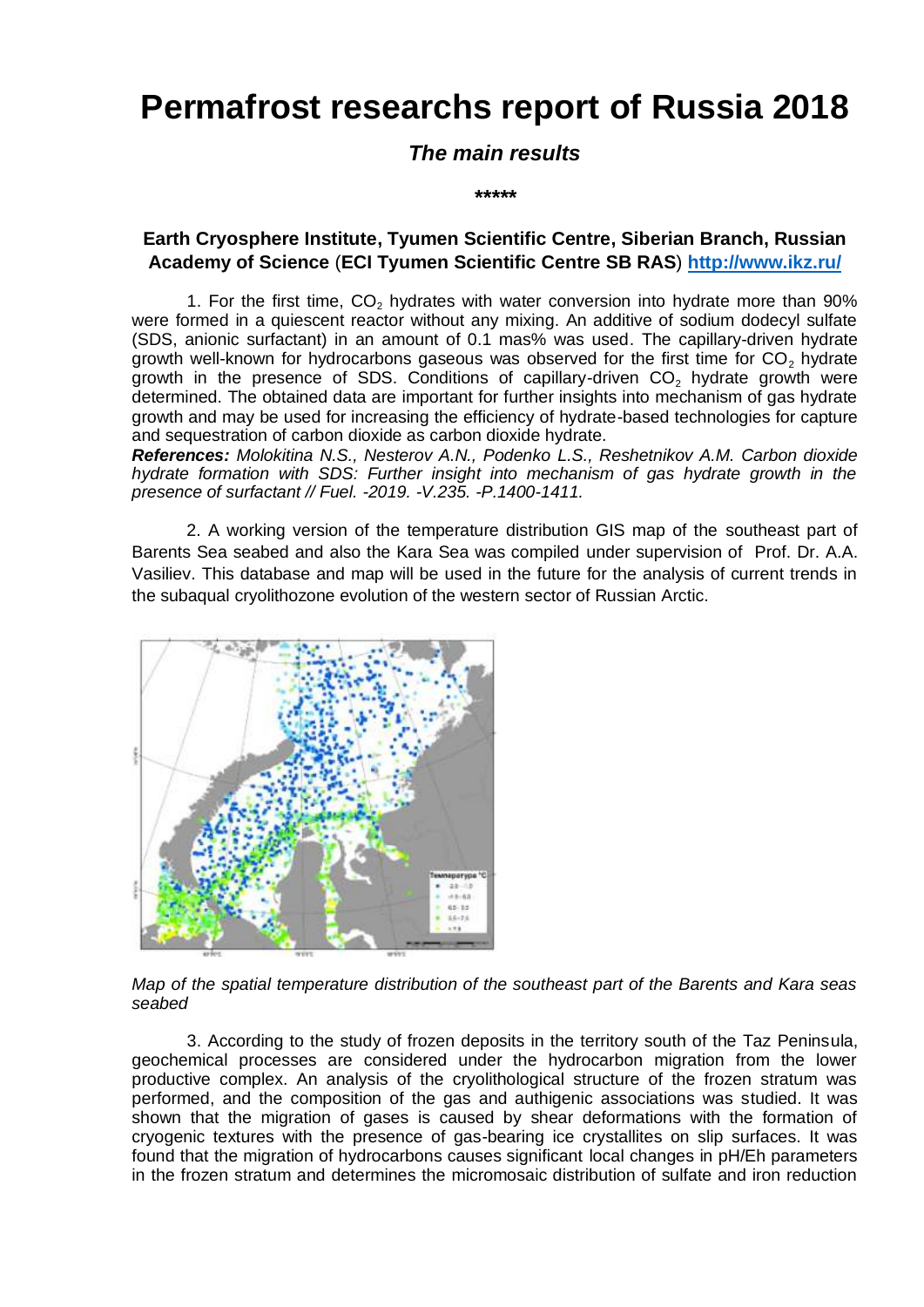processes that lead to the formation (including microbiological processes) of various forms of iron: sulphides, carbonates and oxides.

*References: Kurchatova A. N., Rogov V.V., Slagoda E.A., Taratunina N.. Geochemical Anomalies of Frozen Ground due to HydrocarbonMigration inWest Siberian Cryolithozone //Geosciences 2018, 8, 430; doi:10.3390/geosciences8120430,// [www.mdpi.com/journal/geosciences](http://www.mdpi.com/journal/geosciences)*

4. A group of scientists (Drozdov D.S., Malkova G.V.) developed maps of changes in average annual air temperature, thawing index and freezing index in the cryolithozone of the European North of Russia and Western Siberia. On the maps, the displacement of the isolines of the average annual air temperature occurs in the direction from South-West to North-East and reaches 100 ... 200 km (Fig.). Thawing index isolines moves North of about 100-150 km. Isolines of freezing index move due to climate warming in cold periods East, and East-North-East for a distance of 200 km (Fig.).



*Changes in climatic parameters of permafrost zone of the European North of Russia and of the Western Siberia in the period of the climate standard (1960-1990) – colored fill; and in the 21st century (isolines)*

# **Melnikov Permafrost Institute, Siberian Branch, Russian Academy of Science (MPI SB RAS, Yakutsk) <http://mpi.ysn.ru/en/>** *Selected Research Results*

**\*\*\*\*\***

1. A mathematical model was developed to predict the dynamics of coastal permafrost along the Laptev and East-Siberian Seas during the first half of the 21st century. The model results predict that erosion rates along the coasts with ice contents of 30-70% will vary from 4-12 m/yr in 2015-2020 to 8-26 m/yr in 2050 (S.O. Razumov, MPI Laboratory of General Geocryology)**.**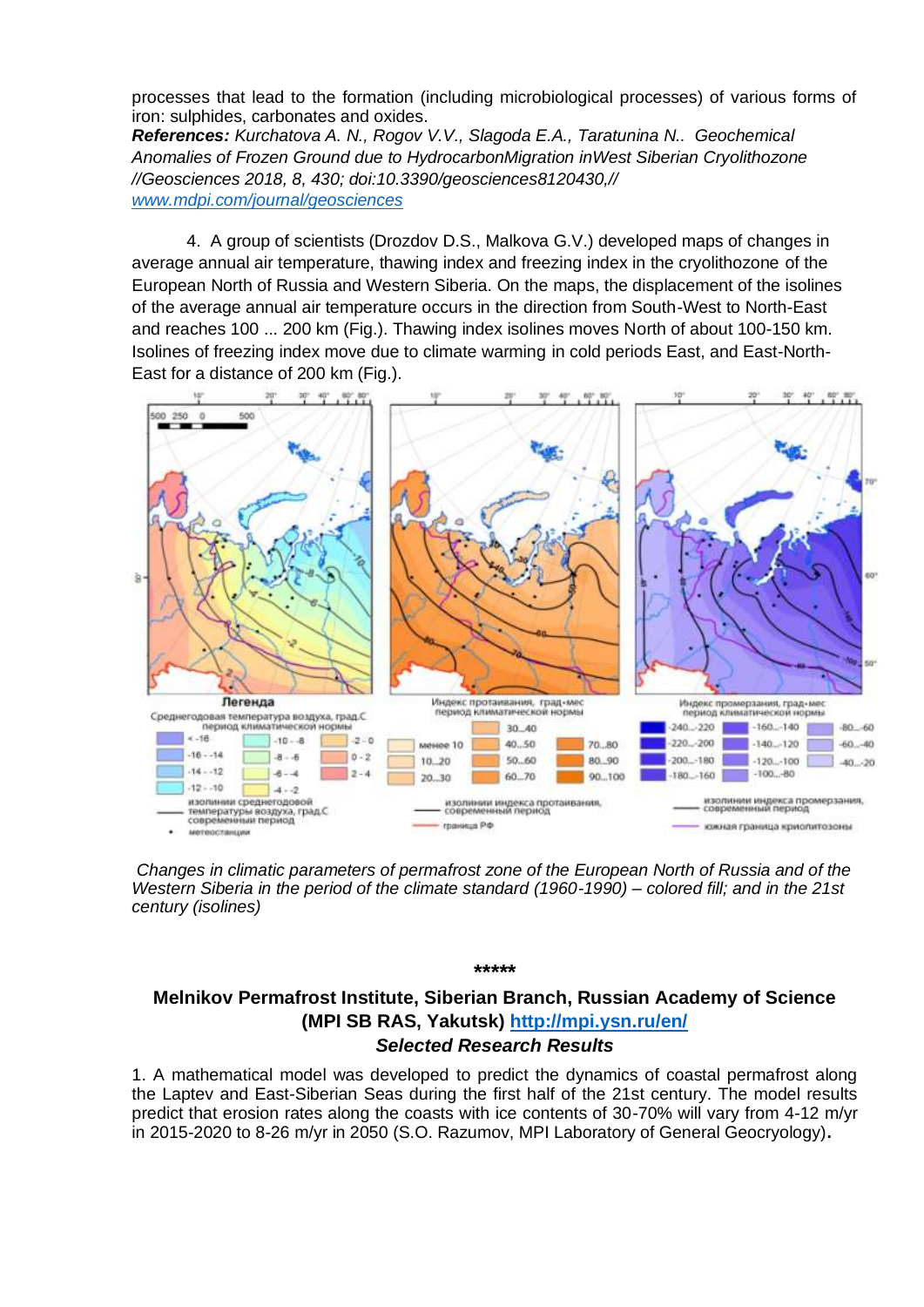

*Changes in thaw-season (June-September) mean air temperature anomalies and ice-rich coastal erosion rates in the Laptev and East Siberian Seas. Cliff height 10-20 m, total ice content of coastal sediments 30-70%.*

*(a) Temperature anomalies: (1) measured, (2) predicted for an inertial (linear trend) climate change scenario; (3) predicted for an extreme scenario.*

*(b) Coastal erosion rates: (1) measured, (2) linear trend, (3) predicted average rates and spatial variations of thermal and mechanical erosion. The solid black line represent 5 point linear filtering.*

### *Related Publications:*

*Razumov S.O. (2018).* Peculiarities of reaction of coast in the east arctic seas of Russia on climatic changes. *Science and World* 9(61): 70-72.

*Razumov S.O.* Response of permafrost coasts in the Russia's eastern Arctic seas to extreme climatic changes in the first half of the 21st century. *In*: Georisk 2018: Analysis, Prediction and Management of Natural Risks Considering Global Climate Change, Proceedings of Int. Conf., 23-24 October 2018, Moscow.

2. Geothermal investigations were carried out to determine the distribution and thickness of disequilibrium permafrost in the Vilyui Basin. A map was compiled showing depths to the permafrost base in the region and thermal cross-sections were constructed for individual tectonic units, as well as for hydrocarbon and mineral deposits. The study results indicate that permafrost thicknesses vary over a wide range, from 45 to 820 m, generally decreasing from west to east. This is due to geothermal heat flow increasing in the same direction, as well as to paleoenvironmental conditions. Significant variations in the depth of the permafrost base, up to 200 m, occur even within small geostructural units or hydrocarbon and mineral deposits (V.P. Semenov, MPI Laboratory of Permafrost Geothermics).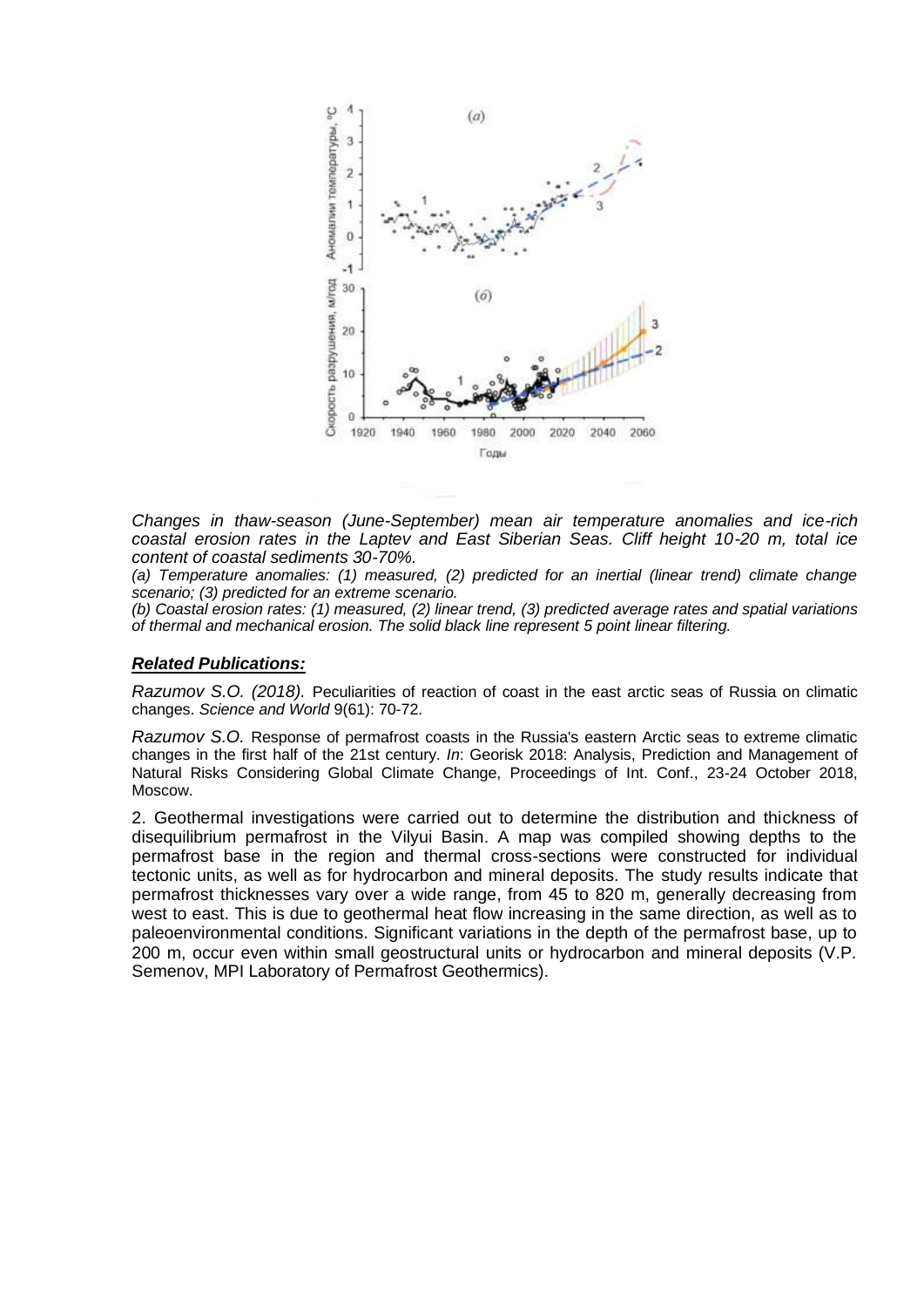

*Map showing depths of the permafrost base in the Vilyui Basin. (1) Exploration borehole area and its number; (2) permafrost boundaries; (3) permafrost region I; (4) permafrost region II; (5) permafrost region III; 6 to 13 – permafrost thicknesses: (6) <200 m; (7) 200 to 300 m; (8) 300 to 400 m; (9) 400 to 500 m; (10) 500 to 600 m; (11) 600 to 700 m; (12) 700 to 800 m; (13) > 800 m; (14) Thermal cross-sections.*

*Semenov V.P., Zheleznyak M.N., Kirillin A.R., Zhizhin V.I. (2018).* Thermal conductivity of sedimentary rocks in the Leno-Viluy oil-and-gas bearing province. *Kriosfera Zemli,* 5(XXII): 30-38.

*Semenov V.P. (2018).* Subsurface Temperature Distribution and Permafrost in the Vilyui Basin. PhD Thesis Abstract. Yakutsk: MPI SB RAS, 22 pp.

3. The ground temperature control system designed at the Vilyui Station in Chernyshevsky led by S.A. Velikin was implemented in *International*, the first underground diamond mine in permafrost. The system incorporates 1650 temperature sensors installed in 56 drill holes and 84 blast holes to provide a field digital model of multi-directed thermal pressures (climatic and anthropogenic) and associated seepage processes on frozen foundations. In March 2018, a Pattern Approval Certificate RU.C.32.004.A no. 69246 was granted by the Russian Federal Agency for Technical Regulation and Metrology for the CKTK-02 permafrost temperature control measuring system.



*(a) International mine, (b) Control cabinet, (c) temperature borehole, (d) Pattern Approval Certificate.*

*Velikin S.A. (2018).* Application of 3D interpretation technologies to solving foundation monitoring problems at hydroprojects in permafrost. *In*: 5th European Conference on Permafrost regions, Book of Abstracts, р p. 914-915.

### *Expeditions*

During 2018, MPI continued field studies in East Siberia, northern Tien Shan, Altai, and Verkhoyansk Mountains. The most important, large-scale field studies were conducted along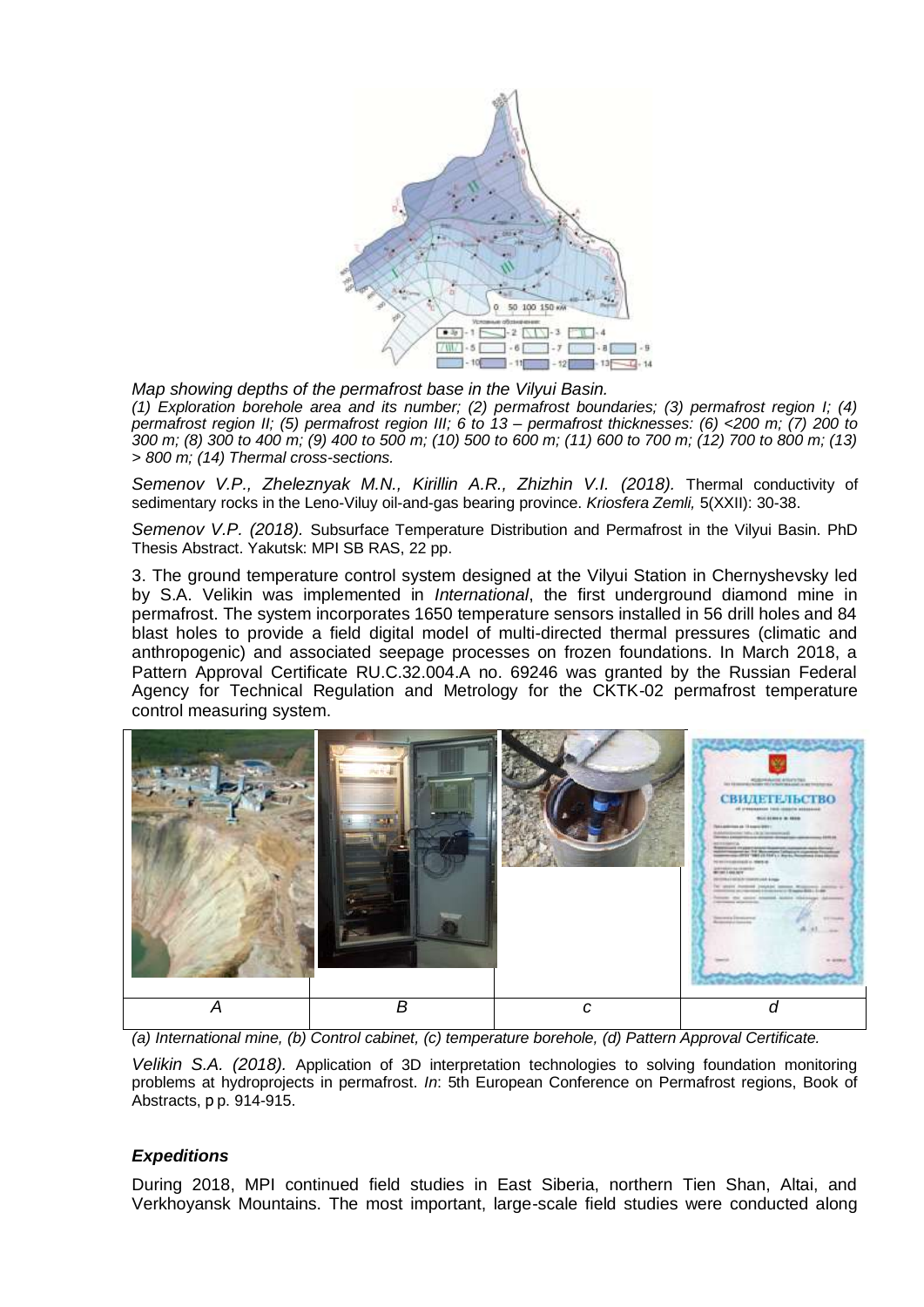the Power of Siberia Pipeline corridor in southern Yakutia as part of a 2018-2020 research project to study changes to permafrost conditions and assess the potential effects of related hazards on linear infrastructure under changing climatic conditions (Project PI: V.V. Samsonova). In July-August 2018, a reconnaissance survey was undertaken from the Chayanda field to Skovorodino to identify permafrost-related problems areas along the pipeline corridor.

Five field teams worked in the Chayanda, Skovorodino, Nimnyr, Aldan and Tynda areas focusing on permafrost terrain features, icings, and rock streams. In total, 410 sites were examined, of which 30 were identified as the greatest problem areas requiring further drilling and geophysical investigations in 2019-2020. In addition to icings and rockstreams, potential hazards along the pipeline were found to be subsurface erosion, thermokarst and gullying. 1:5,000-scale permafrost terrain maps and permafrost indicator tables were compiled. Hazard assessment of thermokarst, subsurface erosion, thermal suffosion, icing development and associated processes was made for the construction and operation stages of the Power of Siberia Pipeline.



### *Meetings*

On 4-29 June 2018, MPI organized the Fifth Forum for Young Permafrost Scientists. The Forum commemorating the 90th anniversary of the birth of Professor, Dr. Maria K. Gavrilova included two events: a conference held from 4-8 June 2018 under the title "*Permafrost Response to Climate Change"* and a field trip from 9-20 June 2018.

The conference was attended by 56 undergraduates, graduate students, and early-career scientists from the Melnikov Permafrost Institute, North-Eastern Federal University (Yakutsk), Moscow State University, З HYDEC Hydrological and Geoenvironmental Co. (Moscow), Earth Cryosphere Institute (Tyumen), Tomsk Oil and Gas Research and Design Institute, Institute of the Earth's Crust (Irkutsk), St. Petersburg State University, Trofimuk Institute of Petroleum Geology and Geophysics (Novosibirsk), Novosibirsk State University, North-East Interdisciplinary Scientific Research Institute (Anadyr), as well as 10 colleagues from the State Key Laboratory of Frozen Soil Engineering (Lanzhou, China) and Heilongjiang University (Harbin, China). The conference covered a wide range of permafrost-related topics, including regional and historical geocryology, permafrost thermal studies, periglacial processes and forms, landscape dynamics in permafrost regions, permafrost geochemistry, permafrost hydrology and hydrogeology, climate change and permafrost evolution, greenhouse gases and gas hydrates, permafrost microbiology, remote sensing of permafrost, and stability of engineering structures on permafrost.

The post-conference field trip to Amga, central Yakutia, was designed to examine permafrost processes and landforms (thermokarst, frost heaving, mass wasting, icings, thermal suffosion, etc.); surface and subsurface thermal regimes in different landscapes; permafrost-related engineering problems and mitigation techniques; mitigation and restoration measures for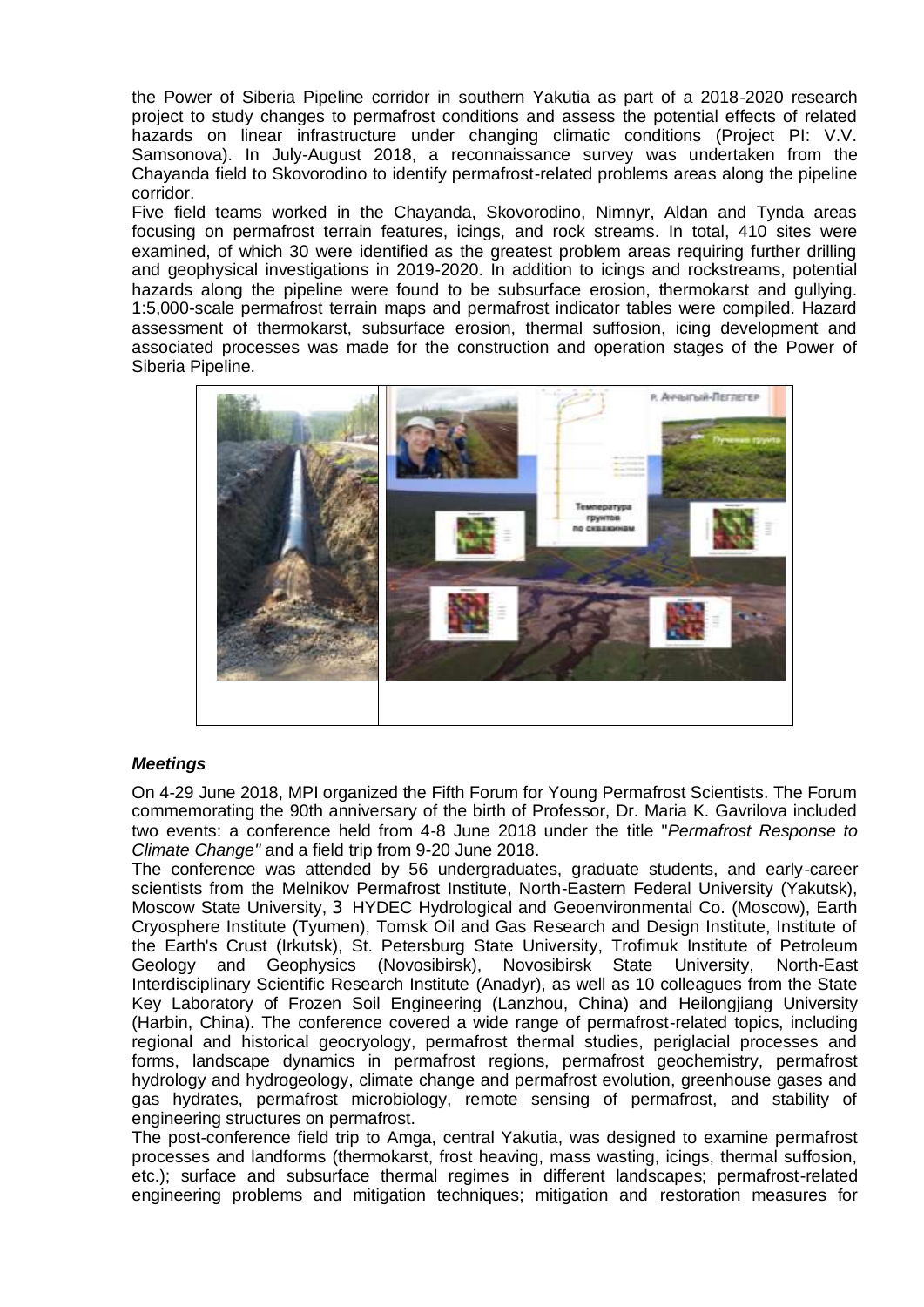degraded agricultural lands; and land suitability mapping and assessment for agriculture. Together with senior scientists from MPI, participants conducted field observations to assess the extent of permafrost degradation in different landscape settings. They took part in the establishment and instrumentation of observation sites to monitor ground temperatures, permafrost processes, groundwater, and geochemistry.

The Forum was held with financial support from the Russian Foundation for Basic Research (Grant 18-35-10015) and the Republic of Sakha/Yakutia Young Researchers Foundation.



*Presentation by Yuri Dvornikov, PhD, Earth Cryopshere Institute, Tyumen. Field trip participants in the vicinity of Amga, central Yakutia.*

In 2018, MPI researchers participated in 32 international conferences in Russia and abroad, including Germany, France, Japan, China, South Korea and the USA.

### *International Cooperation*

An important event in international cooperation in 2018 was the "20 Years of Lena Expeditions" International Symposium which took place on 17–19 October 2018 in St. Petersburg. The meeting was organized by the Arctic and Antarctic Research Institute (AARI), St. Petersburg; Melnikov Permafrost Institute (MPI SB RAS), Yakutsk; Alfred Wegener Institute Helmholtz Centre for Polar and Marine Research (AWI), Bremerhaven and Potsdam; University of Hamburg, Institute of Soil Science (UHH); and German House of Science and Innovation Moscow (DWIH).

During the last 20 years, Russian-German joint expeditions have been working in the poorly studied East Siberian region of the Arctic. Russian and German research teams, including geomorphologists, geologists, paleogeographers, permafrost scientists, geophysicists, hydrologists, zoologists, botanists, and soil scientists carry out research within the framework of the Laptev Sea System project. Implementation of this joint project promotes international scientific exchange and the advancement of Arctic research. The expedition has resulted in hundreds of articles and dozens of monographs which explain the current and historic state of the Earth's geosphere and climate change in the Arctic. The Lena Delta expedition's research and logistical base on Samoylov Island is among the best Arctic research stations in the world.

The symposium was attended by about 80 participants from the AARI, Melnikov Permafrost Institute, Alfred Wegener Institute Helmholtz Centre for Polar and Marine Research, University of Hamburg, German House of Science and Innovation Moscow, German Research Centre for Geosciences, St. Petersburg State University, Max Planck Institute, Forestry Institute, and Institute of Petroleum Geology and Geophysics.

The speakers presented the main results of the Russian-German Lena expeditions over the past 20 years in the following areas: hydrology, geomorphology, geological reconstructions, permafrost monitoring, carbon and greenhouse gas cycles, geophysics, modeling, biology, coastal zone research, and others.

A commemorative volume, "20 Years of Terrestrial Research in the Siberian Arctic. The History of the Lena Expeditions", published in Russian, English and German was published to mark the anniversary and presented to all Symposium participants.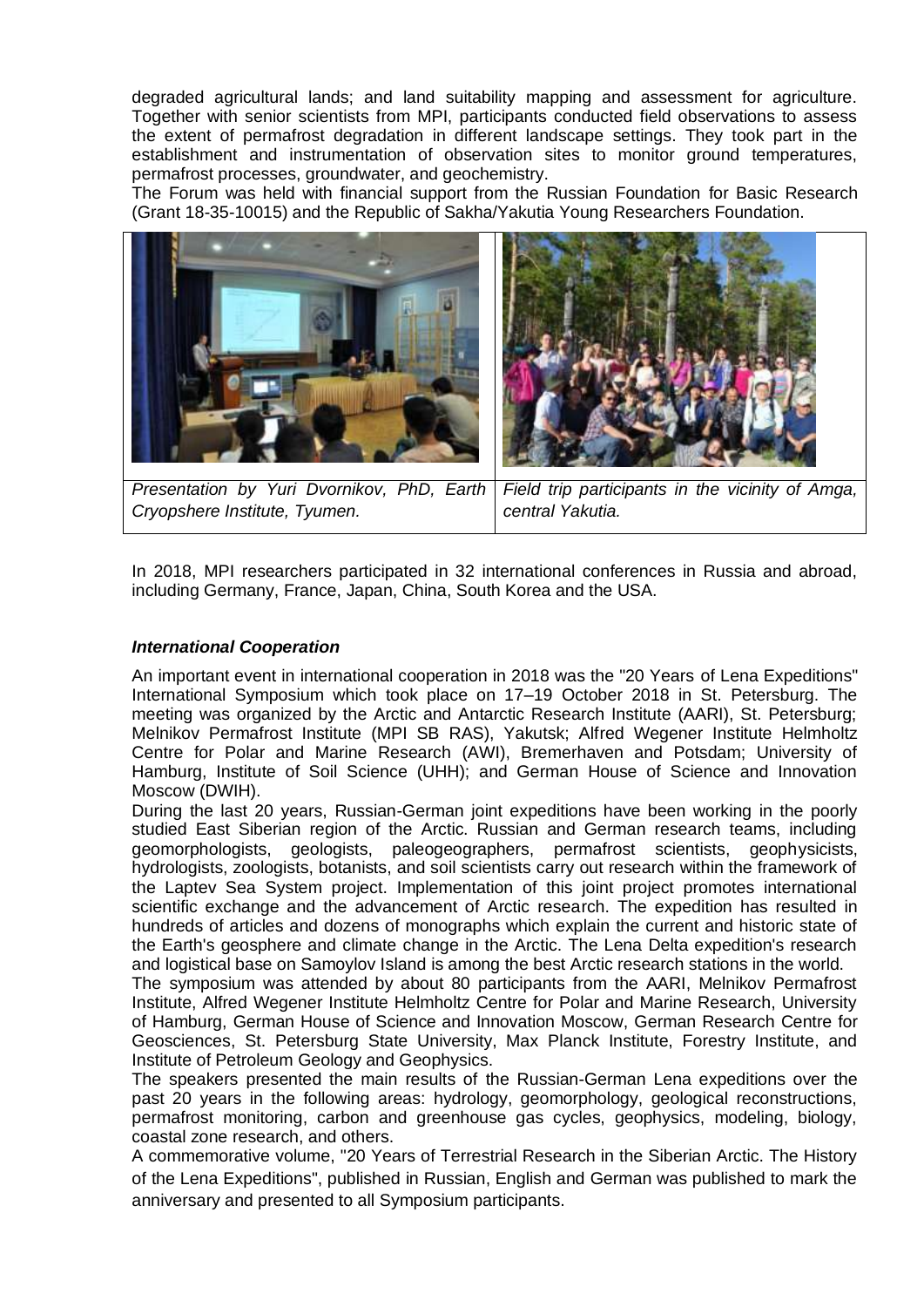| Participants of the 20 Years of<br>Lena Expeditions Symposium,<br>17-19 October 2018, St.<br>Petersburg. | Mikhail Grigoriev, MPI Vice<br>Director, talks about the<br>beginning of terrestrial<br>research in the Lena Delta<br>and Laptev coastal zone and<br>the history of the Samoylov<br>station. | A poster is presented by<br>Lyudmila Lebedeva, a junior<br>scientist from MPI. |
|----------------------------------------------------------------------------------------------------------|----------------------------------------------------------------------------------------------------------------------------------------------------------------------------------------------|--------------------------------------------------------------------------------|

### *Publications*

Theoretical, experimental and field investigations carried out by MPI researchers resulted in about 300 publications, including three monographs and 82 articles in journals listed in Russian Ministry of Education and Science's VAK and Web of Science. Four papers published in *Earth's Cryosphere* were chosen by the journal's editorial board as best in 2018 and included in the Russia's report to the International Permafrost Association.

A 211-page monograph titled "*Cryoecosystems of the Alazeya River Basin*" by S.P. Gotovtsev, L.I. Kopyrina, A.P. Efimova et al. published in Novosibirsk by Geo Academic Publishers summarizes the results of multi-disciplinary investigations conducted in 2008-2009 in the Alazeya River basin, Kolyma Lowland. It presents data on permafrost conditions, river hydrological regime, surface water chemistry and biology, soil texture and structure, and flora and fauna diversity. The authors conclude that repeated catastrophic floods have resulted in significant degradation of the northern ecosystems and permafrost environment in the Alazeya basin.



### *Completed Degrees*

In 2018, three MPI researchers successfully defended PhD dissertations: Valery Semenov (Subsurface temperature distribution and permafrost in the Vilyui Basin), Pavel Zabolotnik (Ground temperature regime at large heat power generation facilities on permafrost: Yakutsk CPP Plant), and Lyudmila Lebedeva (Streamflow generation in the East Siberian permafrost zone).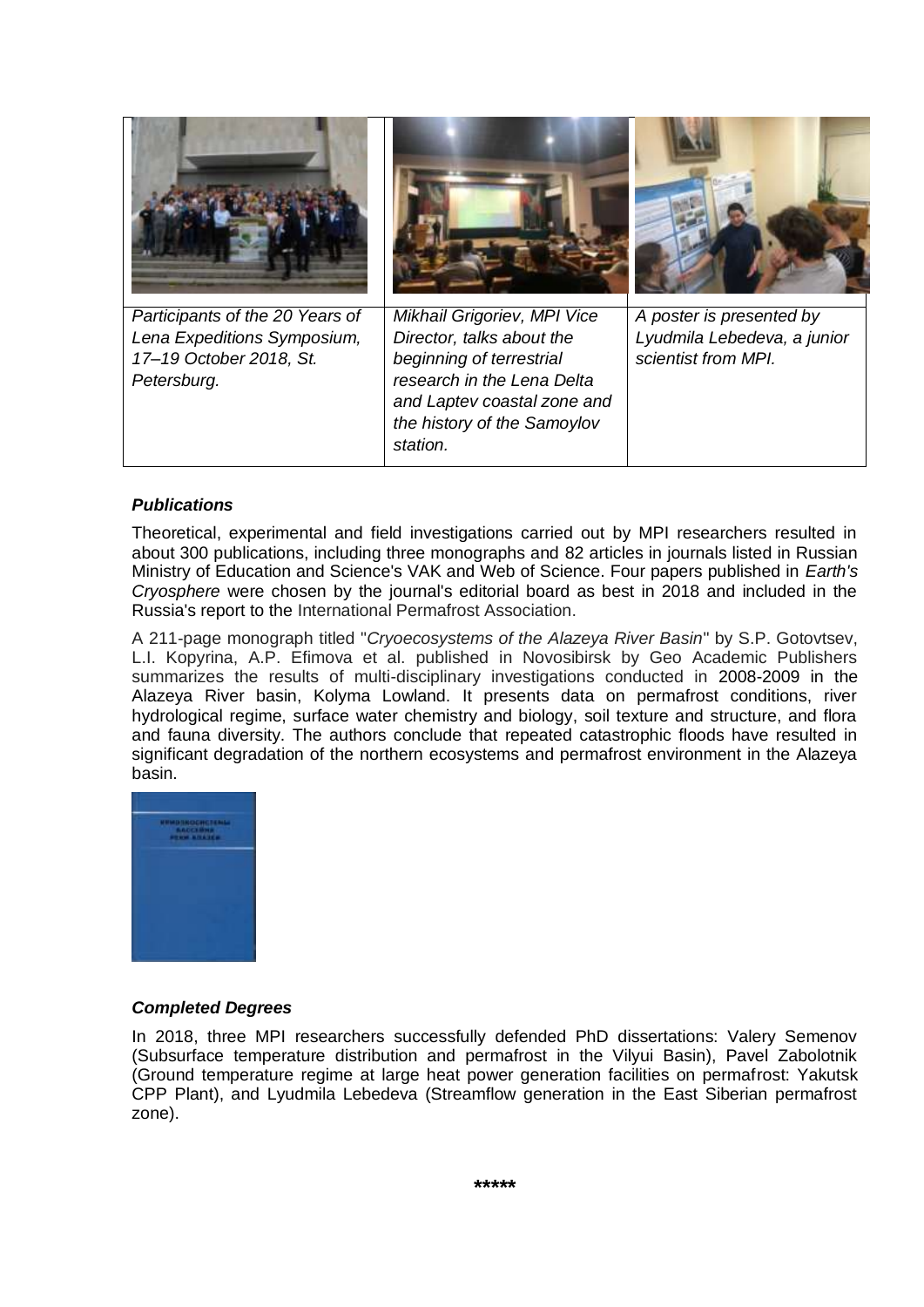# **Cryolithology and Glaciology Department, Geographical Faculty, Lomonosov Moscow State University**

### **2018**

The studies of 2018 were conducted in several areas, traditionally distinguished in the scientific research of the Department of Cryolitology and Glaciology.

Yu.B. Badu prepared and published a monograph "Cryogenic strata of gas-bearing structures of the Yamal Peninsula. About an influence of gas accumulations on cryogenic strata forming and development" (Badu, 2018). In this book, the author expounds the concept of his cryolitholologic paradigm developed at the result of the multi-year study of cryogenic gasbearing strata forming conditions in the North of Western Siberia. It has been shown that in terms of structural geology, composition and conditions of rocks, the "cryogenic strata in a gasbearing structure‖ is a special cryolitholologic system, which evolved during the Pleistocene-Holocene with the sedimentation conditions marked by sediment cooling and freezing, governed by heat fl ux and gas emission from gas deposits. It has been established that in the context of either modern or ancient accumulation, cryolithogenesis is manifest in the continued gas saturation of both deposited and accumulating marine sediment, while the specifi c cryolitholological features develop as sediment accumulation proceeds in the respective facies environment, until laida deposits crop out on the surface, with the subaqueous processes having ceased, and all of its phenomena are reported in the cryogenic structure of permafrost.

N.A. Shpolyanskaya released a revised and updated reissue of the textbook "Geocryology. Evolution of the cryolithozone and global climate change" (Shpolyanskaya, 2018).

I.D. Streletskaya continued the study of traces of paleopermafrost. Ground wedge structures were found in the sections of Srednyaya Akhtuba, Leninsk, Bataevka, Cherniy Yar and Kosika (Lower Volga). The ground wedge structures in Quaternary deposits were interpreted as evidence of the existence of permafrost and conditions of deep seasonal freezing earlier. The aim of the research was to analyze new data and to reconstruct the paleogeographic situation of ground wedge structures. The position of the soil wedges in the section, their shape and size allow to conclude cryoarid conditions alternated with periods of warming in the Lower Volga region during the Pleistocene. Some of the vein wedges s thawed subaquately, indicating a changing sea level in the Pleistocene. The most severe conditions are reconstructed in the atelier time (MIS 4) (Streletskaya, Taratunina, Belayev, Kurbanov, 2018).

New unique data on the content and genesis of methane in ground ice, frozen Quaternary sediments and seasonally thawed layer at the Marre-Sale area (Western Yamal) was presented. Methane concentration in dominant landscapes of typical tundra of Western Yamal has been measured. The highest methane content in the active layer was measured in tundra bogs, wet gully bottoms, and polygonal tundra. A large content of methane (up to 10 ml/kg) is noted in the massive ice of the research area. Data on the determination of methane content in seasonally thawed layer for various types of landscapes are also presented. The layout of the map-scheme "Spatial distribution of methane content in the seasonal thawing layer in the Marre-Sale area" is constructed. Within typical tundra of Western Yamal, only 30 to 40% of the area may be considered to be a significant source of methane emission to the atmosphere. Methane fluxes measured in typical tundra of Western Yamal are approximately 2 times lower than those measured in Alaska (Streletskaya, Vasiliev, Oblogov, Semenov, Vanshtein, Rivkina, 2018).

New study proves that permafrost degradation of coastal and marine sediments of the Arctic Seas can result in large amount of methane emitted to the atmosphere. The value of methane emissions in the destruction of frozen sea shore with underground ice is high enough and comparable to the emission of methane from wetland ecosystems. The quantitative assessments of such emissions were analyzed data on methane content in permafrost sediments and ground ice. Gas was present in pores of sediments and in bubbles within the ice and the methane content is characterized by high variability (Streletskaya, Vasiliev, Oblogov, 2018).

V.I. Grebenets with colleagues on the basis of field observations, research of stock sources and analysis of satellite images for the first time evaluated the effect of storage of solid waste on the state of permafrost (Grebenets et al., 2018). The analysis was carried out for 5 types: 1) solid household waste, including the accumulation of barrels, 2) frozen moving dumps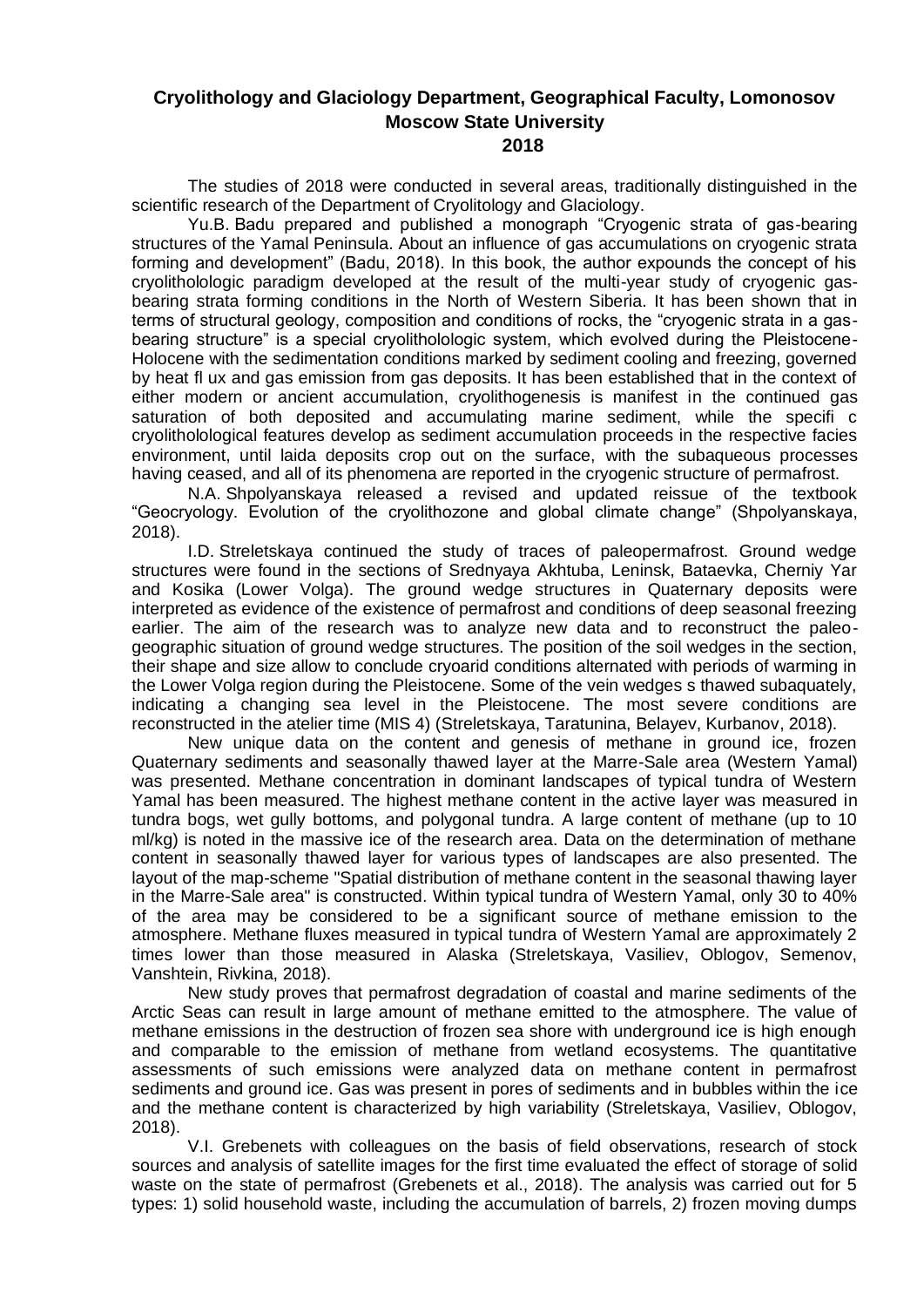of rock; 3) accumulators of sludge, slags, ash dumps, tailing dumps, 4) construction waste, including in deformed abandoned settlements in the permafrost, 5) wood waste. It has been established that due to thermal and physicochemical processes, permafrost degradation occurs, erected after engineering training in these territories, buildings and structures are quickly deformed, and storage sites for industrial waste and displacement zones of frozen dumps (manmade rock-glaciers) become completely unsuitable for further usage. For 6 types of linear systems in Russia V.I.Grebenets with colleagues analyzed the negative impact of dangerous cryogenic processes, including the fact that about 70% of underground utilities in the largest Arctic cities of Russia are in poor condition, 30-40% of main pipelines in discontinuous permafrost zones become deformed after 5-10 years of operation.

In July 2018, in the lower reaches of the Ob and in the south of the Yamal Peninsula, a comprehensive training practice in cryolithology was conducted (heads - V.I.Grebenets and V.A.Tolmanov). It was collected a large amount of data on transformation of landscape-frozen conditions under climate warming, as well as carried out several hundred thermometric measurements to assess the thermal effect of various plant-soil tundra covers on the depth of seasonal thawing and thermo-conditions of permafrost soils.

A.I.Kizyakov with colleagues from the Earth Cryosphere Institute TSC of the Siberian Branch of the Russian Academy of Sciences performed studies on the assessment of the reliefforming role of gas emission craters (GEC) (Kizyakov et al., 2018). The role of GEC in relief changes is local, incomparable in terms of the movement of rocks with other destructive cryogenic processes.

However, the relief-forming role of GECs is not limited to the appearance of the crater itself, but also results in positive and negative microforms as well. Negative microforms are rounded hollows, surrounded by piles of ejected or extruded deposits. Hypotheses related to the origin of these forms are put forward and supported by an analysis of multi-temporal satellite images, field observations and photographs of GECs. Remote sensing data specifically was used for interpretation of landform origin, measuring distances and density of material scattering, identifying scattered material through analysis of repeated imagery. Remote-sensing and field data reliably substantiate an impact nature of the hollows around GECs. Hollows formation is associated with the impact of large blocks of frozen deposits and ice ejected from the crater during its formation. It is found that scattering of frozen blocks at a distance of up to 293 m from a GEC is capable of creating an impact hollow. This study aims at the prediction of risk zones.

In July 2018, A.I.Kyzyakov took part in the Russian-German expedition "Lena-2018" as part of a field team led by S.Wetterich (AWI). This team study exposures of ice-wedges and frozen deposits of the ice complex, on Sobo-Sise Island in the Lena delta, as well as measurements of the of seasonal thawing depth were performed.

Complex glacio-meteo-hydrological monitoring was carried out by V.V.Popovnin at the Djankuat Glacier, a representative object for the Central Caucasus. A 2017/18 balance year turned out to reveal a number of anomalies and peculiarities. For instance, a tremendous sand influx from Sahara Desert was detected in the springtime; it resulted in unusual concentration of transported impurities in the deposited snowpack that led to distorted albedo values which consequently caused the increased ablation (about 3370 mm w.e.). However, It could not compensate for rather high winter snow accumulation that equaled ca. 3810 mm w.e. – mainly at the expense of extraordinarily high snow density (up to 0.60 and 0.65 g•cm3 on the snow and in the firn basin, correspondingly, by the date of seasonal accumulation maximum). Thus, a moderate positive mass balance value of +440 mm was preliminarily derived for 2017/18 – the first positive value throughout the last 14 years.

Two methodical innovations were introduced into the traditional monitoring observational programme at the Djankuat Glacier. First, snow accumulation survey was partly made by means of radar sounding that revealed good compatibility with the direct measurements even in the firn basin. Second, in the end of the balance year some ablation stake readings within inaccessible areas of the glacier were made with the help of drone; the drone was also successfully applied for snow coverage surveys and concomitant geodetic tasks.

Mass balance monitoring of 3 reference glaciers (Karabatkak, Sary-tor and Bordu) in the Inner Tien Shan, Kyrgyzstan, was continued. In 2017/18 balance year all of them revealed a strong mass loss (-810, -540 and -870 mm w.e., correspondingly), though this year was a bit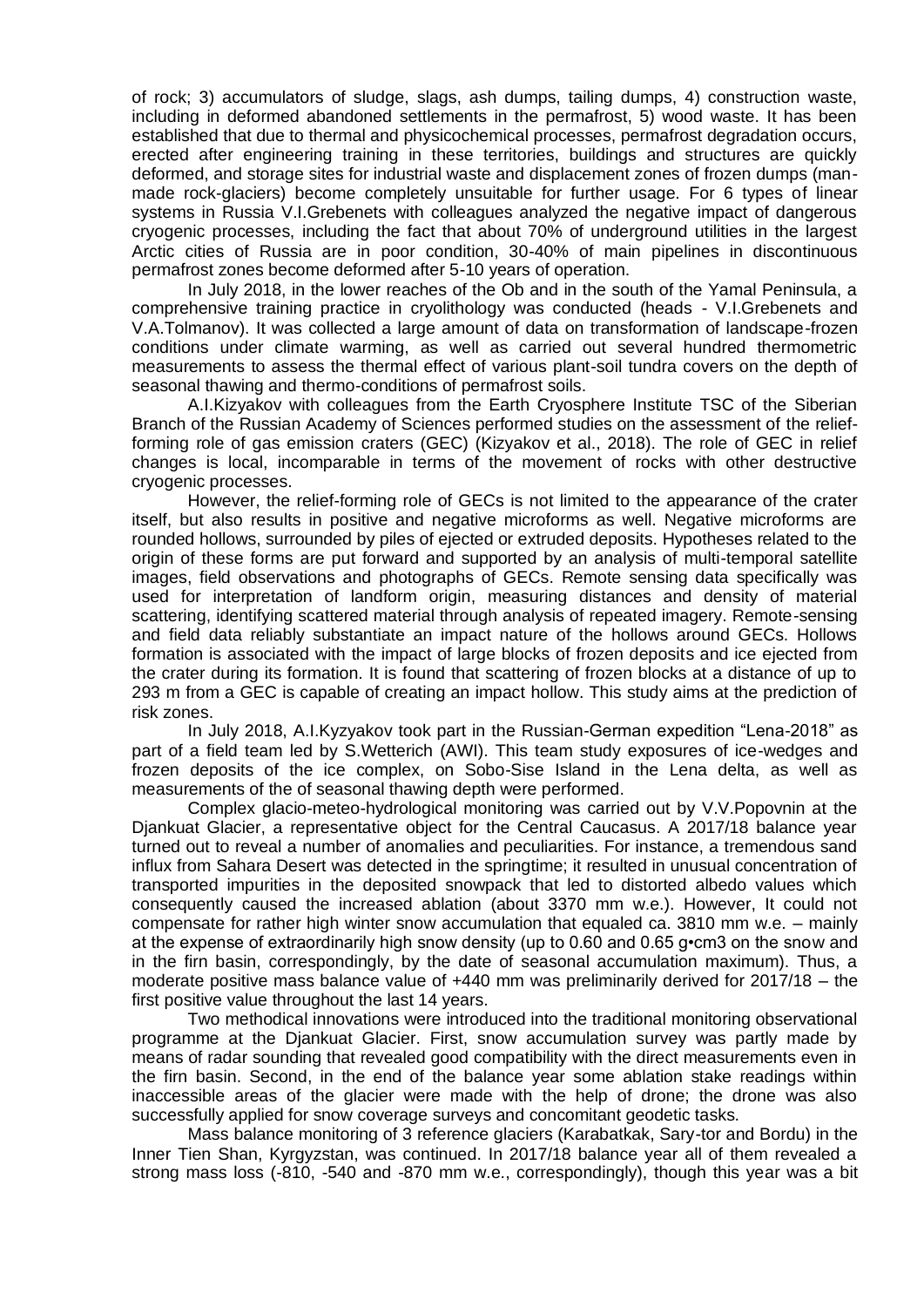better than average for the state of the Karabatkak and the Bordu Glaciers and the best for the Sary-tor Glacier since the resumption of mass balance programme here.

Another object of long-term monitoring, Glaciar de los Tres in Patagonia, Argentina, was surveyed as well. It was the 7th field season since the start of direct terrestrial observations in 1995/96 by Russian glaciologists. The continuous ongoing glacier terminus recession was corroborated by laser ranger. Its total retreat of 223 m during 1995-2018 was estimated, while application of earlier remote sensing data reveals the value of 321 m for the longer 1963-2018 period. The overall mean retreat rate comes to 5.8 m/yr for the entire 55-year-long time span whereas evident signs of its acceleration can be derived when analyzing results of front positioning inside this time interval. The adjacent lake Laguna Ira has lost its proglacial status 3 years ago. Today its aquatory is estimated as 2.060 ha that is approximately 3.3 times larger than in 1995/96. Frontal recession rate along the rocky slope seems to decelerate in comparison with its dynamics at the floating stage. Glacier area, which is currently as small as 0.753 sq.km in orthogonal projection, reduced by 17 per cent since 1998 and by 21 per cent since 1963. The obtained values witness for acceleration of deglaciation trends in the Patagonian Andes over the last decades.

Using a variety of techniques including tacheometry, airborne and terrestrial close-range photogrammetry, high-resolution satellite DEMs D.A.Petrakov and N.V.Kovalenko with colleagues reported on fast regeneration of the Kolka glacier (Caucasus) after Kolka-Karmadon glacial disaster in 2002 (Petrakov et al., 2018). Since the disaster volume of the glacier has been increased up to 50 mln.  $m<sup>3</sup>$  which is about half of precatastrophic volume. Rapid growth of the Kolka contradicts completely to dramatic downwasting of the representative Caucasian glaciers, Djankuat and Garabashi.

N.V. Kovalenko analyzed the photographic material from the tracking camera, which removes the accumulation basin of the Kolka glacier at intervals of 3 hours starting in August 2017. The data of the ground radar survey of the largest Caucasus glacier, Bezengi, undertaken by first time, was processed and analyzed. The data obtained revealed the largest ice thickness in the Caucasus - up to 425 m and 197 as an average. The ice volume of the explored part of the Bezengi glacier reaches 1.4 km $^3\!$ .

#### *References:*

*Badu Yu.B.* Cryogenic strata of gas-bearing structures of the Yamal Peninsula. About an influence of gas accumulations on cryogenic strata forming and development. Moscow, Scientific World, 2018. 232 p. [In Russian].

*Grebenets V.I., Tolmanov V.A., Khayredinova A.G., Yurov F.D.* The problem of storage of solid waste in the cryolithozone // In coll. Sergeyev readings: vol.20: Waste management: tasks of geoecology and engineering geology. Materials of the annual Scientific Council of the RAS on the problems of geoecology, engineering geology and hydrogeology. Moscow: PFUR, 2018. P.227-234. [In Russian].

*Petrakov D.A., Aristov K.A., Aleynikov A.A., Boyko E.S., Drobyshev V.N., Kovalenko N.V., Tutubalina O.V., Chernomorets S.S.* Rapid regeneration of kolka glacier (caucasus) after the 2002 glacial disaster. Earth's Cryosphere, 22(1):58–71, 2018. [DOI:](http://dx.doi.org/10.21782/KZ1560-7496-2018-1(58-71)) 10.21782/KZ1560-7496-2018-1(58- 71)

*Streletskaya I.D., Taratunina N.A., Belayev V.R., Kurbanov R.N.* SOIL WEDGES AS A PROXY OF RELICT PERMAFROST IN LOWER VOLGA RIVER REGION. Abstracts of the International conference "Loessfest2018: Diversity of loess: properties, stratigraphy, origin and regional features". Moscow-Volgograd, September 23-29, 2018, Volgograd State University Volgograd, p. 111-112

*Streletskaya I.D., Vasiliev A.A., Oblogov G.E., Semenov P.B., Vanshtein B.G., Rivkina E.M.* Methane in ground ice and frozen sediments in thecoastal zone and on the shelf of Kara Sea. Led i Sneg. Ice and Snow. 2018. 58 (1): 65–77. [In Russian].

*Shpolyanskaya N.A.* Geocryology. Cryolithozone evolution and global climate change. Moscow: KDU, Dobrosvet, 2018. 188 p. [In Russian].

*Streletskaya I.D., Vasiliev A.A., Oblogov G.E.* COASTAL RETREAT AND METHANE EMISSION IN THE WESTERN YAMAL // Proceedings of Abstracts 11th International Conference on Air Quality – Science and Application, место издания Published by the Air Quality Conference College Lane Hatfield AL10 9AB United Kingdom, 2018. с . 208

*Kovalenko N., Petrakov D., Alexandrin M., Lavrentiev I., Kutuzov S.* New data on glacier thickness in Central Caucasus from recent radar surveys – Presentation on Practical Geography and XXI Century Challenges. International Geographical Union Thematic Conference dedicated to the Centennial of the Institute of Geography of the Russian Academy of Sciences, Moscow, Russia, 4-6 June 2018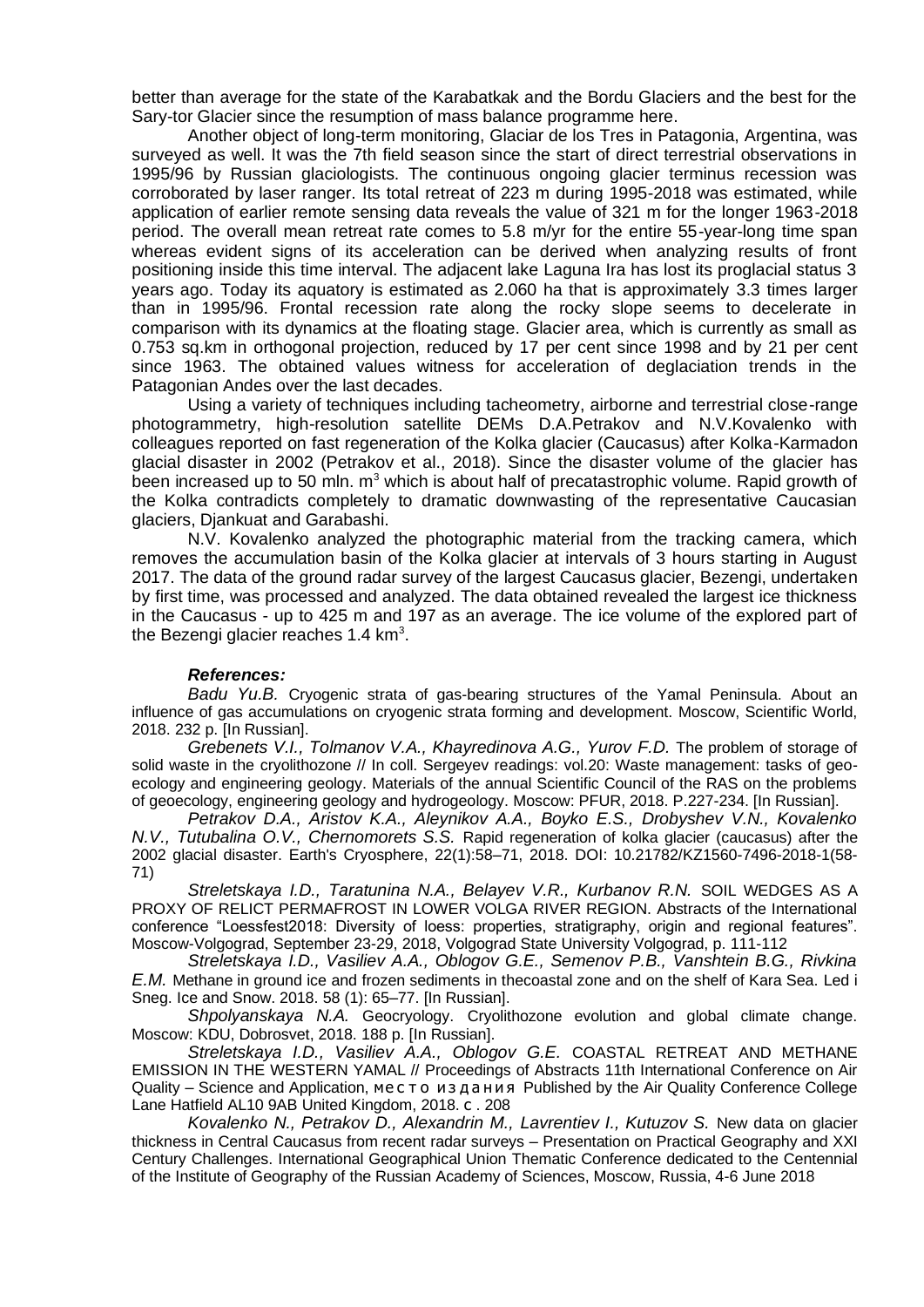#### **\*\*\*\*\***

### **Geocryology Department, Geology Faculty, Lomonosov Moscow State University 2018**

#### *Books:*

**1.** Coastal processes: monitoring and innovative complex research: Tutorial / V.S. Isaev, A.V. Koshurnikov, E.I. Ignatov, E.S. Kashirina, A.A. Novikov, A.I. Gushchin, O.I. Komarov, P.Yu. Pushkarev, M.L. Vladov, P.I. Kotov, V.V. Verbovsky, R.M. Amanzhurov, E.I. Gorshkov; Edited by Professor E.I. Ignatov, associate professor V.S. Isaev. - Sevastopol: ECOSY-Hydrophysics, 2018-246 pp.

In the field of geology, geophysics and geography, innovative technologies are to a greater or lesser extent connected with the solution of various important practical problems and tasks, which includes the search and exploration of mineral deposits, an assessment of the ecological situation in different regions, including forecasting and assessing the risk of catastrophic processes and phenomena. This manual is intended for students and young scientists of geological, geographical, geoecological and engineering specialties.

**2.** *Roman L.T., Tsarapov M.N., Kotov P.I., Volokhov S.S., Motenko R.G., Cherkasov A.M., Stein A. I. and Kostousov A.I.* Manual on the determination of the mechanical properties of freezing, frozen and thawing soils. Publishing house "Book House" University ", 2018, 188 p.

The manual discribes the main field and laboratory methods for determining the physical, thermal and mechanical properties of freezing, frozen and thawing soils. For the first time, updated standards, regulatory documents and publications on methodological issues of testing are analyzed. The influence of the main characteristics of the composition, physical properties, as well as temperature conditions on the formation of deformations and strength of freezing, frozen and thawing soils is considered.

#### *Articles – Top 25 on the web of science***:**

1. [Cryovolcanism on the Earth: Origin of a Spectacular Crater in the Yamal Peninsula \(Russia\)/](https://istina.msu.ru/publications/article/72851933/) *[Buldovicz S.N.,](https://istina.msu.ru/workers/553929/) [Khilimonyuk V.Z.,](https://istina.msu.ru/workers/1159508/) [Bychkov A.Y.,](https://istina.msu.ru/workers/387430/) [Ospennikov E.N.,](https://istina.msu.ru/workers/1669782/) [Vorobyev S.A.,](https://istina.msu.ru/workers/1115487/) [Gunar](https://istina.msu.ru/workers/11970692/)  [A.Y.,](https://istina.msu.ru/workers/11970692/) [Gorshkov E.I.,](https://istina.msu.ru/workers/142637692/) [Chuvilin E.M.,](https://istina.msu.ru/workers/491357/) [Cherbunina M.Y.,](https://istina.msu.ru/workers/7576084/) [Kotov P.I.](https://istina.msu.ru/workers/6038433/)[,Lubnina N.V.,](https://istina.msu.ru/workers/1083557/) [Motenko](https://istina.msu.ru/workers/407422/)  [R.G.,](https://istina.msu.ru/workers/407422/) [Amanzhurov R.M.](https://istina.msu.ru/workers/35430491/)* **//**[Scientific reports,](https://istina.msu.ru/journals/279130/) [Nature Publishing Group](https://istina.msu.ru/publishers/55586/) (United Kingdom), [DOI](http://dx.doi.org/10.1038/s41598-018-31858-9) Geological activity on ice planets and planetoids includes cryovolcanism. Until recently, most research in terrestrial permafrost has been engineering-oriented, and many phenomena have received too little consideration and thought. Although fast processes in the Earth's cryosphere were known before, they have never been attributed to cryovolcanism. The discovery of a huge crater in the Yamal Peninsula aroused numerous hypotheses of its origin, including a meteorite impact or migration of deep gas as a result of global warming. The origin of the Yamal crater can be explained in terms of cryospheric processes. Thus, the Yamal crater appears to result from collapse of a large pingo which formed within a thaw lake when it shoaled and dried out allowing a large talik below it to freeze back. The pingo collapsed under cryogenic hydrostatic pressure built-up in the closed system of the freezing talik. This had happened before the freezing completed, when a core of wet ground remained unfrozen and stored a huge amount of carbon dioxide dissolved in pore water, eventually reaching gas-phase saturation, and overpressure exceeded the lithospheric confining stress and the strength of the overlying ice. As the pingo exploded, the crater followed the cylindrical shape of the remnant talik core. Researches are executed on projects: Geodynamics of the polar and subpolar regions of the Russian Federation; Scientific basis for the creation of the National Depositary Bank of Living Systems.

2. Cliff retreat of permafrost coast in south‐west Baydaratskaya Bay, Kara Sea, during 2005– 2016**.** *Isaev VS, Koshurnikov AV, Pogorelov A, et al.* Permafrost and Periglacial Processes. USA, 2018; 1–12. https://doi.org/10.1002/ ppp.1993

Recent years of increasing air temperature in the Arctic have known to lead a significant increase in the retreat speed of permafrost coast, which has threatened livelihoods and infrastructure along the coasts. The Kara Sea hosts more than 25% of the total length of Arctic coasts. Yet, little is known about how coastal erosion in the Kara Sea may have changed through time and what the climatic and environmental drivers are. We study coastal dynamics along a 4 km stretch of permafrost and sea-ice affected coastline in the southwest Baydaratskaya Bay of Kara Sea, Western Siberia, between 2005 and 2016, by handheld differential GPS mapping and satellite imagery. We find temporal and spatial variations in the retreat rates, ranging between 1.0 (+0.1/–0.6) m/yr and 1.9 (+0.7/–1.3) m/yr over the studied coastline during 2005–2016. We also perform ground temperature measurements, subsurface resistivity measurements, and estimation of wave energy flux of wind-driven ocean wave, to investigate the dominant climatic factors influencing the observed retreat rates through time. The results reveal that the wind-driven wave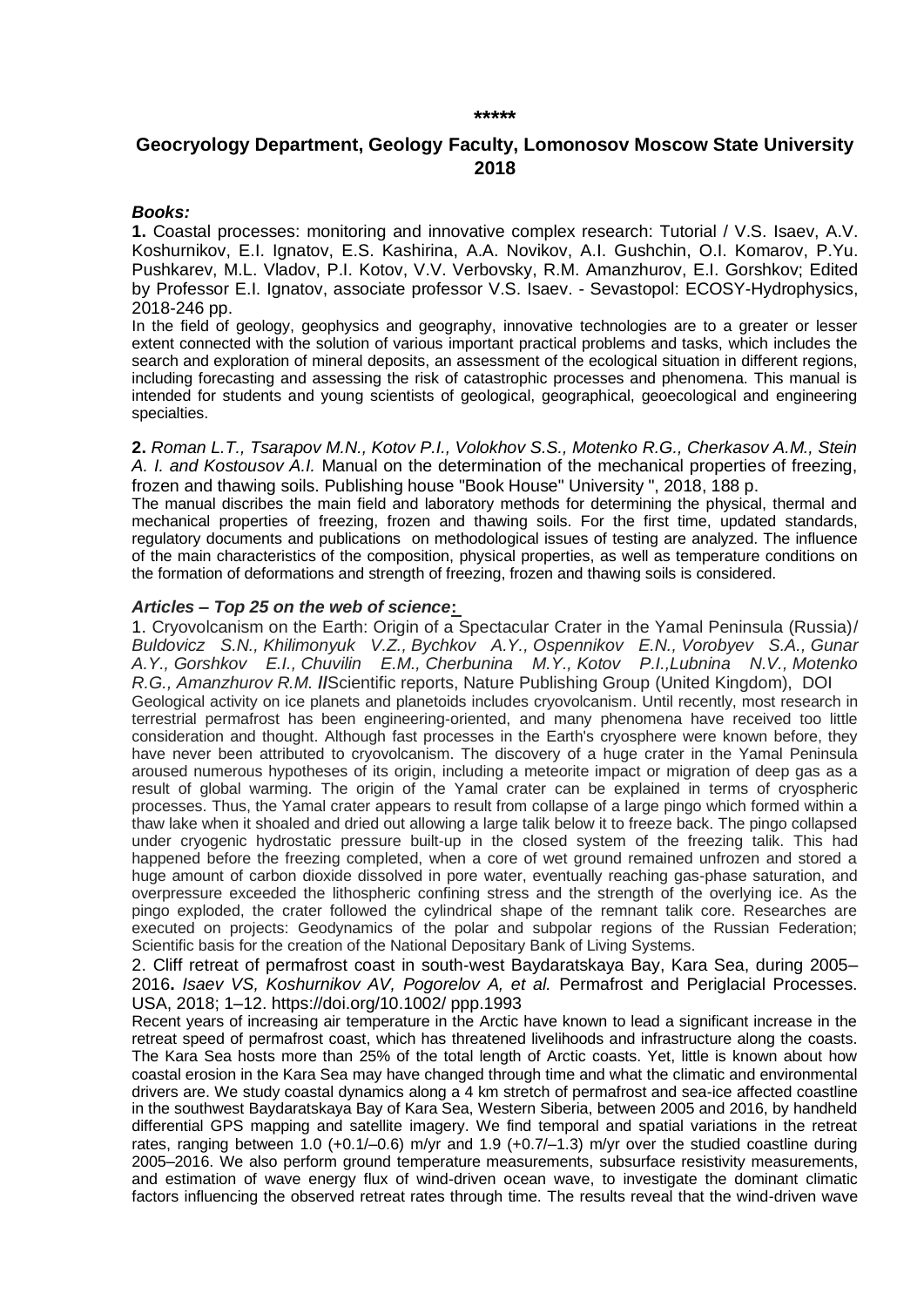activity during the sea ice-free days influences the magnitude of coastal retreat in the study area, while that recent temperature rise less contributes to enhancing coastal retreat during the study period. This suggests that quantities of the eroded sediment and the associated release of nutrient to the nearshore zone are controlled by the magnitude of wave activity, which might result in influencing infrastructure along the permafrost coast and marine ecosystem in the proximal ocean.

The activity is supported by the RuNoCORE CPRU-2017/10015 <https://www.siu.no/eng/content/view/full/81242> & the SAMCoT WP6 <https://www.ntnu.edu/web/samcot/home>

#### *Reports at high-rating international conferences:*

At the 5th EUCOP Conference 2018, in Chamonix, France, the Geocryology Department staff delivered a series of reports on research and teaching activities on the Yamal Peninsula and on the Svalbard archipelago.

1*. Agapkin, I. A., Kotov, P. I., and Koshurnikov, A. V.* Application of geophysical methods to estimate mechanical properties of frozen saline soils (based on experimental data). In Book of abstracts 5 th European Conference on Permafrost (2018), Laboratoire EDYTEM - UMR5204 Université Savoie Mont Blanc, France, pp. 867–868.

The research is aimed at establishing interrelations (functional and correlation) between electrical, acoustic and strength properties frozen saline soil. Testing were conducted on two soil types (fine sand, lean clay), different salinity (from 0.07% to 1.42%), temperature (-2 oC, -4 oC,-6 oC) and water content. Strength properties determined by uniaxial compression and spherical template indenter test A total of 110 tests were conducted. As a result of generalization, the regression equation of the dependence of the strength on the wave velocity was obtained. The coefficients of this equation are functions of temperature. Factor analysis showed that the specific electrical resistance is inversely proportional to the concentration of the pore solution. With increasing salinity, electrical properties change more intensively than wave velocities.

2. *Sinitsyn, A., Kotov, P. I., Aalberg, A., and Beutner, K.* Monitoring of arctic infrastructure in svalbard. In 5th European Conference on Permafrost – Book of Abstracts, Eds. Deline P., Bodin X. and Ravanel L., 23 June - 1 July 2018 (2018), Chamonix, France, pp. 839–840.A

Settlement monitoring campaign for foundations in small cities Longyearbyen, Barentsburg, Svea and Pyramiden in Svalbard was initiated in summer 2017. Svalbard located in permafrost. Recent timeseries observations and climate model predictions show that significant climate warming will occur in Svalbard in 21st century. The objective is to document the state of the selected foundations, and to provide a basis for repeated survey of the settlements in a 10-20 years perspective. Combined with long time data series of air and ground temperatures survey may provide valuable information on settlement rate of various buildings and foundations, useful for decision making for maintenance of existing structures and selection of foundation materials and design for future constructions. A systematic set of reference points was established on the foundation of selected buildings (older buildings and recent buildings, comprising different load carrying structural systems and different types of foundations). Survey was conducted by differential leveling.

3. *Kotov, P.I., Tsarapov, M.N., Green, E., Stanilovskaya, Y.V.* Selection of equations for long-term strength calculation of frozen saline soils. In 5th European Conference on Permafrostɬ June 23 – July 1, 2018, Chamonix, France (2018), Université Savoie Mont-Blanc France, pp. 174–175.

Frozen saline soils are sensitive to any impact and characterized by significant changes of physical, chemical, and mechanical properties afterwards. Strength decreases in time but the equations of long-term strength cannot take into account all the factors. However, almost all existing equations were obtained for non-saline soils. The selection of the equation was carried out on the basis of spherical template indenter test on artificial samples of two soil types (fine sand, lean clay), with different salinity (from 0.07% to 1.42%), temperature (-2 oC, -4 oC,-6 oC) and water content. A total of 200 tests were conducted. The data was processed using 10 equations. As a result of the analysis, only 4 equations satisfied the selection criteria. Determined equations can be used to calculate the long-term strength of saline frozen soils depending on soil type and temperature.

4. [Engineer-geocryological](https://istina.msu.ru/conferences/presentations/148632036/) scientific-educational field work of Moscow university Master of Science students at polar regions of [European](https://istina.msu.ru/conferences/presentations/148632036/) Russian arctic/ *[Andrey](https://istina.msu.ru/workers/837548/) [Koshurnikov,](https://istina.msu.ru/workers/837548/) [Komarov](https://istina.msu.ru/workers/45677973/) O.I., [Sergeev](https://istina.msu.ru/workers/2169529/) D.O., [Vladislav](https://istina.msu.ru/workers/1428737/) Isaev*. 5th European [Conference](https://istina.msu.ru/conferences/111003189/) on Permafrost (EUCOP 2018), [Chamonix-Mont](https://istina.msu.ru/conferences/111003189/) Blanc, France, 23th June - 1st July 2018

Engineer-geocryological scientific-educational field work of Moscow state university masters students at polar regions of European Russian arctic had been founded in 2012 and on previous step had based on the program of complex researches by the field geocryological methods. The main sites of researches were situated close to Vorkuta city and the coastal site Yary on the Baydara Bay at Kara sea. In 2014 the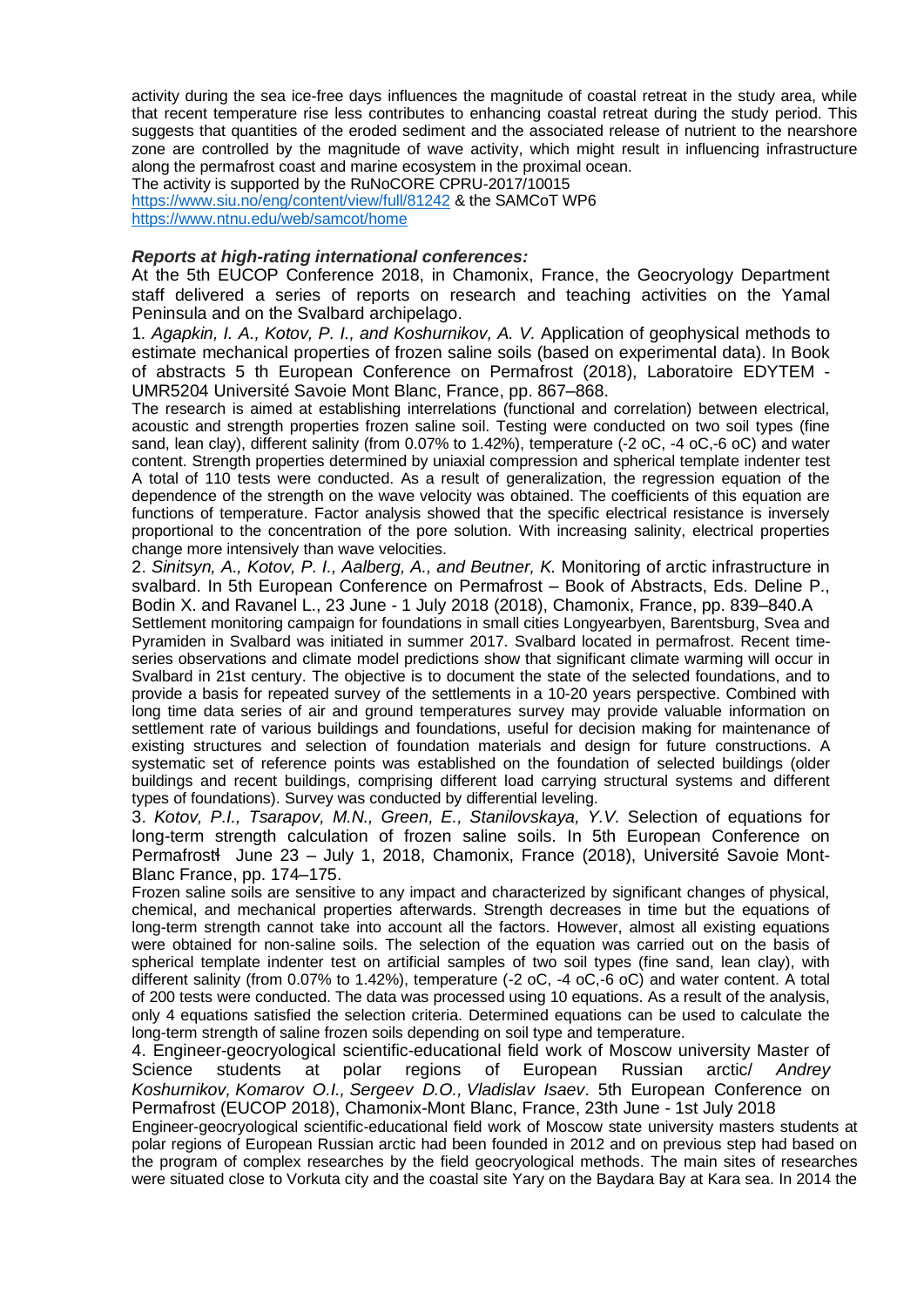field work program was changed and the main idea of it had became the training and working out of the geocryological mapping in geocriologically differ sites. It was choosing some new sites:

– the Hanovey station surrounding on the river Vorkuta high coast located in Bolshezemlskaya tundra;

– the 110 km railway station at the Sot' river valley in Polar Ural mountain area.

– the western coastal area at Baydara Bay of Kara sea with total extension close 6,5 km.

The activity is supported by the RuNoCORE CPRU-2017/10015 <https://www.siu.no/eng/content/view/full/81242> & the SAMCoT WP6

<https://www.ntnu.edu/web/samcot/home>

### *International projects:*

Russian-Norwegian Research-based education in Cold Regions Engineering (RuNoCORE) project. CPRU-2017/10015 <https://www.siu.no/eng/content/view/full/81242>

Participants: NTNU- Norwegian University of Science and Technology (NO-NTNU) Department of Civil and Environmental Engineering; Lomonosov Moscow State University (MGU) (RU-MGU) Department of geocryology, Geology Faculty.

The northern part of Europe is becoming increasingly important from an economic point of view. However, for the sustainable development of this region, engineers need to improve their understanding of the mechanisms associated with the freezing and thawing of soils.

Moscow State University and NTNU have a long history of scientific cooperation in the field of the Arctic and cold regions, which can provide a better education for students of both universities. Through this collaboration, we better understand the culture and traditions that should be distributed to students. The project manager received a Ph.D. in geology engineer at Moscow State University and has worked in Norway for six years at SINTEF and NTNU.

The main activity of the project is to invite Norwegian students for field work in the northern part of Russia and to organize an intensive course in both countries for students from Russia and Norway. The courses will provide a very good basis for work as an engineer in the arctic climate. A significant part of the project is devoted to the financing of student scholarships and travel expenses. Project leaders rely on a solid foundation of research and make it available to more students from Norway and Russia.

To facilitate student mobility, the administrative staff of both universities is involved, which should contribute to an understanding of the principles of operation of these two systems and allow for promptly solving administrative problems.

The subject of this project is a priority both in the participating universities and in partner governments.

This project will be important for creating a good platform for student mobility, making it easier for students to find funding for future mobility and cooperation.

Areas of education and training:

1. Construction equipment, architecture

2. Ecological technologies

3. Other engineering and technology

4. Earth Sciences

#### **\*\*\*\*\***

### **Sergeev Institute of Environmental Geoscience RAS (Moscow)**

### **<http://geoenv.ru/index.php/ru/>**

The Institute of Environmental Geoscience of the Russian Academy of Sciences (RAS), together with the Institute of Atmospheric Physics of RAS, the Institute of Earth Cryosphere of the Siberian Branch of RAS, the Institute of Petroleum Geology and Geophysics of the Siberian Branch of RAS and the Institute of Applied Mechanics RAS launched a large-scale project to develop principles and technological approaches to the adaptation of the Gazprom Corporation to climate change and geocryological conditions in the permafrost territory of Russian Federation.

Specialists continued the natural condition permafrost monitoring in the Northern Transbaikalia to provide the temperature data to GTN-P database. The fieldworks at the geocryological observatory in the vicinity of Vorkuta was continued – together with the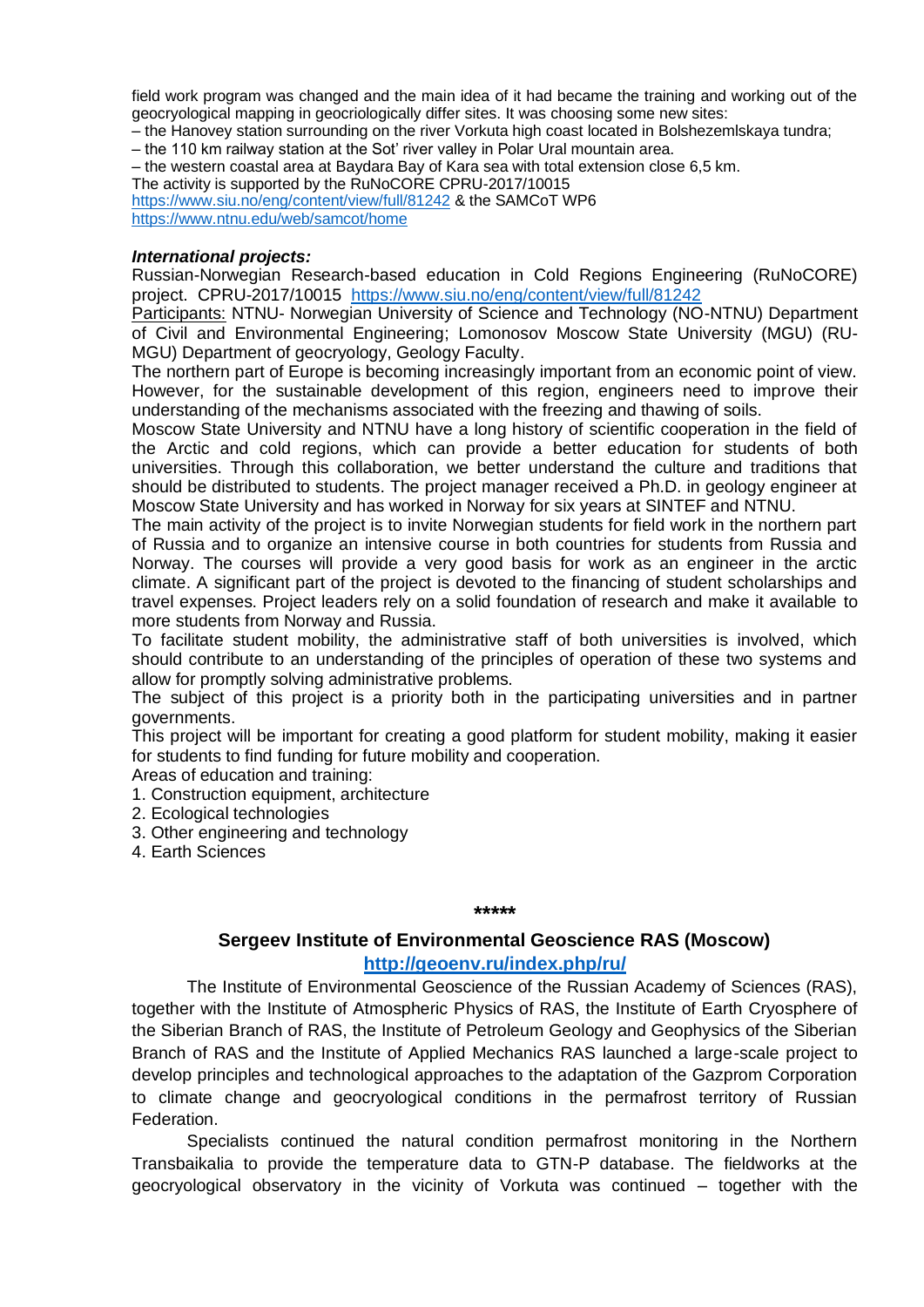Geological Faculty of Moscow State University. This observatory was founded in the 50s with the participation of V.A.Kudryavtsev.

### *Most important publications – 2018:*

*Khimenkov A.N., Sergeev D.O., Stanilovskaya J.V., Vlasov A.N., Volkov-Bogorodsky D.B., Merzlyakov V.P., Tipenko G.*S. Structural reorganizations in frozen grounds within the gaz emission crater formation  $/$  Innovation and Discovery in Russian Science and Engineering. Springer International Publishing, 2018, p. 305-316. https://doi.org/10/1007/978-3-319-91833-4.

*Sergeev D.* Permafrost-Related Geohazards in Cold Russian Regions / Oxford Research Encyclopedia of Natural Hazard Science. Retrieved 25 Jan. 2018, from http://naturalhazardscience.oxfordre.com/view/10.1093/acrefore/9780199389407.001.0001/acrefore-9780199389407-e-291. DOI: 10.1093/acrefore/9780199389407.013.291.

*Khimenkov A., Stanilovskaya J., Sergeev D., Vlasov A., Volkov-Bogorodsky D.* The fluid dynamics role of gases in the cryogenic craters formation / Deline P., Bodin X. and Ravanel L. (Eds.) (2018): 5 th European Conference On Permafrost – Book of Abstracts, 23 June - 1 July 2018, Chamonix, France, < https://hal.archives-ouvertes.fr/hal-01816115/ >, p. 168-169.

*Isaev V., Koshurnikov A., Komarov O., Sergeev D.* Engineer-geocryological scientificeducational field work of Moscow university Master of Science students at polar regions of European Russian Arctic / Deline P., Bodin X. and Ravanel L. (Eds.) (2018): 5 th European Conference On Permafrost – Book of Abstracts, 23 June - 1 July 2018, Chamonix, France, < https://hal.archivesouvertes.fr/hal-01816115/ >, p. 247-248.

*Sergeev D., Chesnokova I.* Identification of the Active Layer Heat Exchange Mechanisms in Mountain Permafrost Conditions by using GTN-P data / Deline P., Bodin X. and Ravanel L. (Eds.) (2018): 5 th European Conference On Permafrost – Book of Abstracts, 23 June - 1 July 2018, Chamonix, France, < https://hal.archives-ouvertes.fr/hal-01816115/ >, p. 605-606.

Development of the natural and technical system during the operation of the railway (Pesets-Hanovei, Russian Federation) / Deline P., Bodin X. and Ravanel L. (Eds.) (2018): 5 th European Conference On Permafrost – Book of Abstracts, 23 June - 1 July 2018, Chamonix, France, < https://hal.archives-ouvertes.fr/hal-01816115/ >, p. 217-218.

\*\*\*\*

### **Institute of Physicochemical and Biological Problems in Soil Science, RAS (Soil Cryology Laboratory)(Pushchino, Russia) <http://www.issp.psn.ru/>**

1. It has been shown, that Cenozoic permafrost is a unique ecosystem not impacted by anthropogenic factors. The genes and metabolic products of viable microbial cells have persisted over geological time. Microbiological and molecular biological studies of paleobiological objects in permafrost extend our knowledge of the biosphere's spatial and temporal boundaries and set a new direction in Quaternary geology, geocryology, bacterial paleontology and exobiology. Furthermore, the ability of viable microor- ganisms in permafrost to carry out metabolic reactions at subzero temperatures and produce cold‐active enzymes makes the Earth's permafrost one of only a few natural models for exobiology.

2. It has been obtained the first data demonstrating the capability of multicellular organisms for long- term cryobiosis in permafrost deposits of the Arctic. The viable soil nematodes *Panagrolaimus* aff. *detritoph- agus* (Rhabditida) and *Plectus* aff. *parvus* (Plectida) were isolated from the samples of Pleistocene permafrost deposits of the Kolyma River Lowland. The duration of natural cryopreservation of the nematodes corre- sponds to the age of the deposits, 30 000– 40 000 years.

3. Samples Ant1 and Ant2, collected in Antarctic Miers Valley from permafrost sediments, with and without biogenic methane, respectively, were evaluated for methanogenic activity and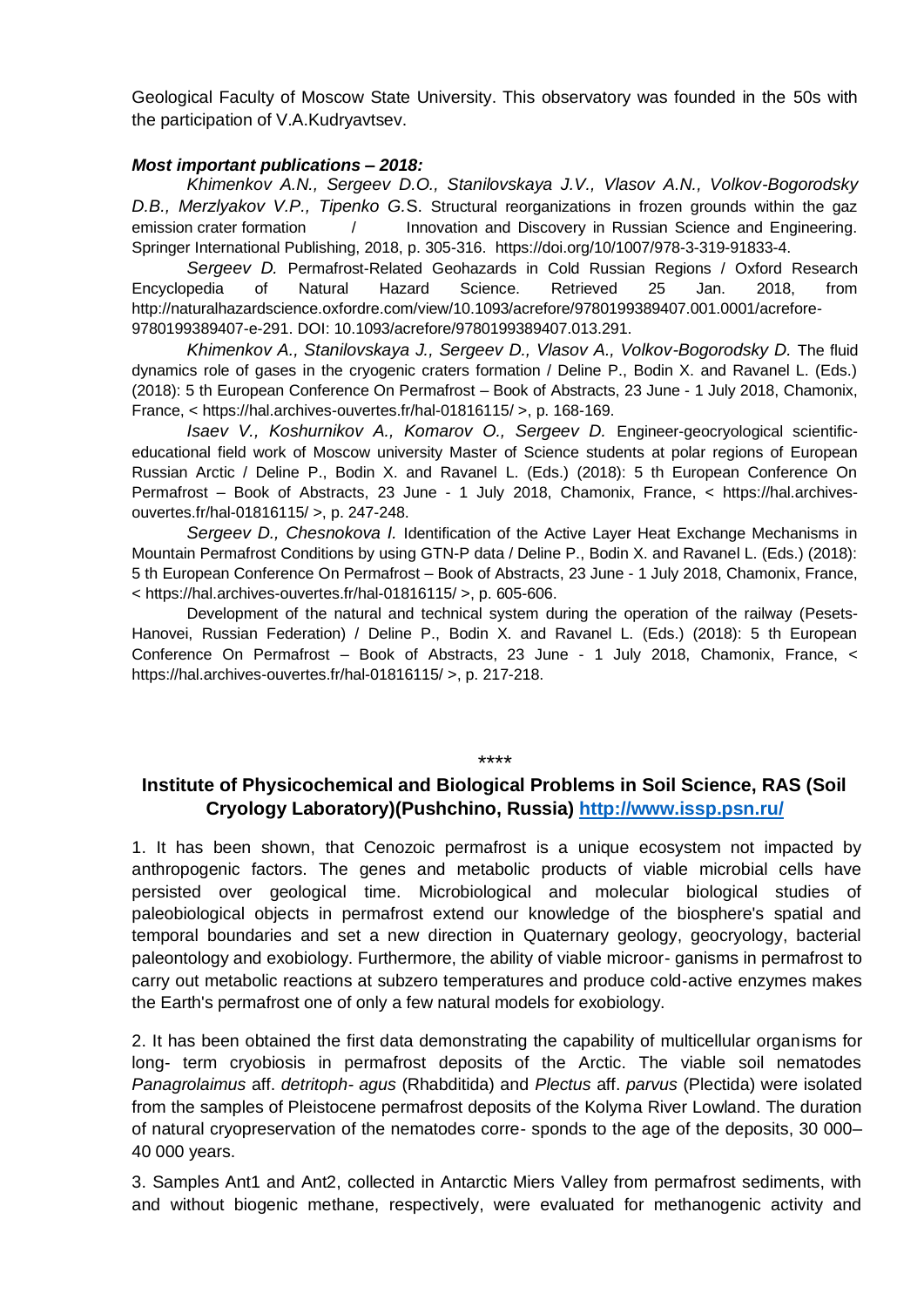presence of methanogens. After a one-year incubation of both samples under anaerobic conditions, methane production was observed only at room temperature in microcosm Ant1 with CO2/H2 (20/80) as carbon and energy sources and was monitored during the subsequent 10 years. The concentration of methane in the headspace of microcosm Ant1 changed from 0.8% to a maximum of 45%. Archaeal 16S rRNA genes from microcosm Ant1 were related to psychrotolerant *Methanosarcina lacustris*. Repeated efforts at achieving a pure culture of this organism were unsuccessful. Metagenomic reads obtained for the methane-producing microcosm Ant1 were assembled and resulted in a 99.84% complete genome affiliated with the genus Methanosarcina. The metagenome assembled genome contained cold-adapted enzymes and pathways suggesting that the novel uncultured Methanosarcina sp. Ant1 is adapted to subfreezing conditions in permafrost. This is the first methanogen genome reported from the 15 000 years old permafrost of the Antarctic Dry Valleys.

4. Soil profile temperatures in Northern Yakutia depend on their location in tundra or taiga zones and subzones, water content (drainage conditions), ice content in the underlying permafrost, vegetation cover, as well as soil particle size (texture) and thickness of organic horizons. The studied soils differ mainly in winter temperatures. The mean coldest month temperatures of loam soils measured at 20 cm below the surface are 10 °C higher in northern taiga than in southern tundra. However, the mean annual temperatures at this depth vary from  $-4.3$  to  $-9.7$  °C in tundra and from  $-1.2$  to  $-4.9$  °C in taiga. This discrepancy is primarily due to the effect of the snow cover which is thicker, less dense, and more stable in the forest landscapes. Sandy podburs have larger thawing degree-day sums and deeper 0 °C, 5 °C, and 10 °C isotherms than the loamy soils of tundra or taiga zones. Xeromorphic soils of steppe ecosystems in the northern taiga subzone have the warmest summer temperatures and are most responsive to temperature change.

5. In the profiles of cryozems (Oxyaquic Turbic Cryosols) developing in tundra of northern Yakutia under conditions of shallow active layer, suprapermafrost horizons of the accumulation of raw organic matter are formed. Taking into account their genesis, stable and regular position in the soil profile, paragenetic links with the overlying horizons and neighboring soil profiles, and a set of diagnostic features and properties, these horizons can be separated as a new type of genetic soil horizons—the organomineral accumulative suprapermafrost horizon (CRO). Its qualitative composition (the ratio of organic and mineral matter in the material) can be reflected at a lower level. In relation to the separation of the new genetic horizon within the framework of the new Russian soil classification system, a new genetic types of soils—cryozem with suprapermafrost accumulation of raw organic matter (suprapermafrost organo-accumulative cryozem)—can be established. Its diagnostic profile has the following horizonation: (O, AO, T)–  $CR-CRO-\n<sub>T</sub>C.$ 

### *Most important publications – 2018:*

*Rivkina E., Abramov A., Spirina E., Petrovskaya L., Shatilovich A., Shmakova L., Scherbakova V., Vishnivetskaya T.* Earth's perennially frozen environments as a model of cryogenic planet ecosystems. Permafrost and Periglacial Processes. 2018. 4: <https://doi.org/10.1002/ppp.1987>

*Shatilovich A.V., Tchesunov A.V., Neretina T.V., Grabarnik I.P., Gubin S.V., Vishnivetskaya T.A., Onstott T.C., Rivkina E.M.* Viable Nematodes from Late Pleistocene Permafrost of the Kolyma River Lowland. In Doklady Biological Sciences 2018 May 1 (Vol. 480, No. 1, pp. 100-102).

*Vishnivetskaya T.A., Buongiorno J., Bird J., Krivushin K., Spirina E.V., Oshurkova V., Shcherbakova V.A., Wilson G., Lloyd K.G., Rivkina E.M.* Methanogens in the Antarctic Dry Valley Permafrost. FEMS microbiology ecology. 2018 Jun<https://doi.org/10.1093/femsec/fiy109>

*Kholodov A.L., Sorokovikov V.A.* Northern Yakutia, tundra soils, northern taiga soils, soil cover heterogeneity, temperature regime of soil, active layer, seasonal thaw. Earth`s Cryosphere, 2018; 22(3):47-58. DOI: [10.21782/EC2541-9994-2018-3\(47-58\)](http://dx.doi.org/10.21782/EC2541-9994-2018-3(47-58))

*Fedorov-Davydovs D.G., Davydov S.P., Davydova A.I., Shmelev D.G., Ostroumov V.E.,*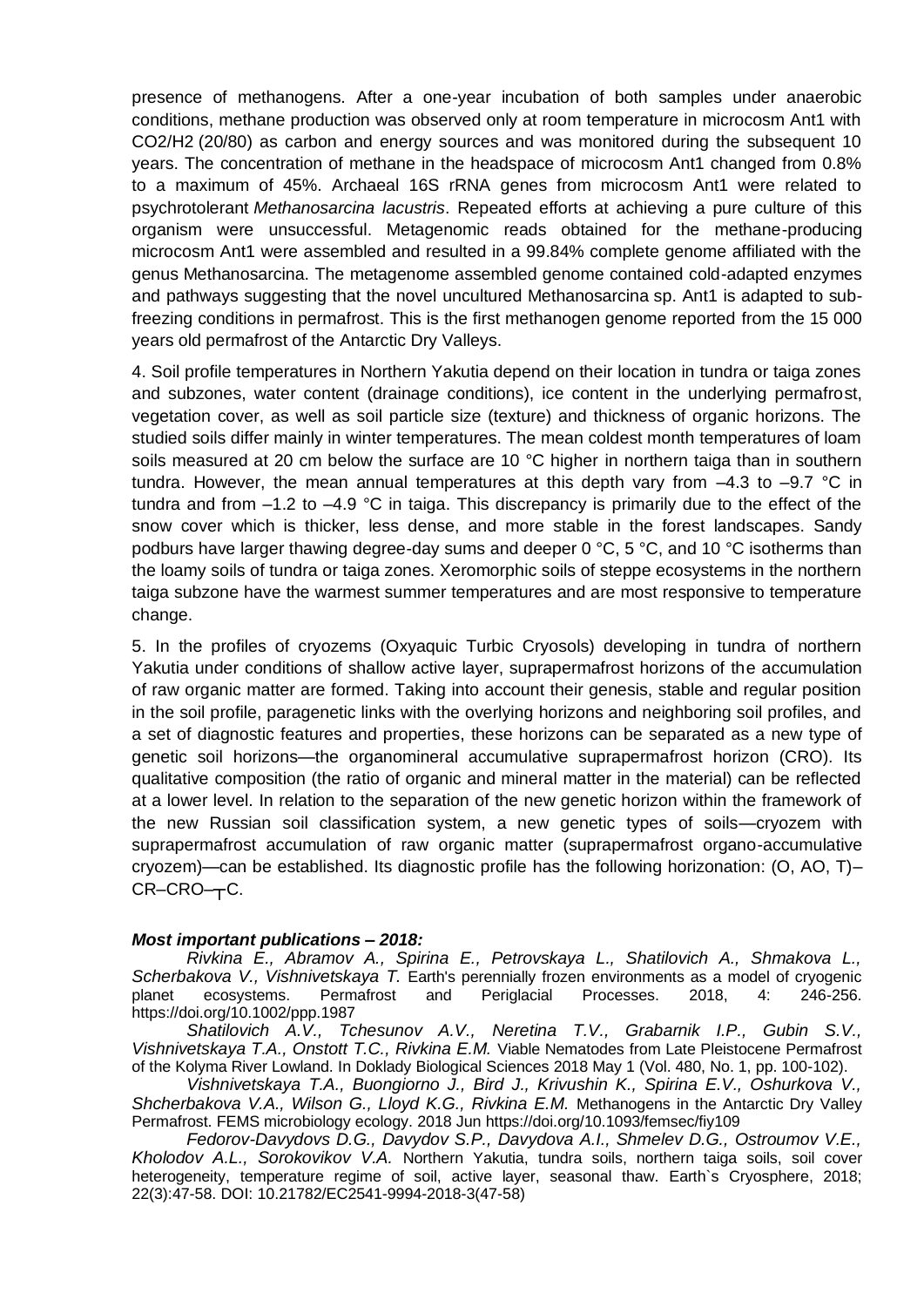*Gubin S.V., Lupachev A.V.* Suprapermafrost Horizons of the Accumulation of Raw Organic Matter in Tundra Cryozems of Northern Yakutia. Eurasian Soil Science. 2018 Jul 1; 51(7):772-81. DOI: 10.1134/S1064229318070049

## **V.B. Sochava Institute of Geography SB RAS (Irkutsk) <http://www.irigs.irk.ru/>**

\*\*\*\*\*

A database of soil temperatures has been created from monitoring data of the climatic characteristics of landscapes at the Tunkinskaya depression ((south-west part of the Baikal Rift Zone in the South Siberia). The study area is located at the junction of the Tunkinskiy Goltsy and Khamar-Daban ridges, belongs to the island distribution zone of permafrost and is characterized by a sharp continental climate, a variety of landforms, soil-forming rocks, landscape conditions (from steppe to mountain-taiga and bald mountains in the height range of 700-3500 m a.s.l.). The data of year-round observations of the soil temperature and moisture (from the underlying surface to 10 m) were collected. Since October 2011, observations are carried out automatically in 1 hour at 21 sites. Observation sites are located on plots with seasonally thawing soils (wetland) and seasonally freezing soils (sandy massifs, taiga and forest-steppe areas). For monitoring, the atmospheric-soil measuring complex developed and manufactured at IMСES SB RAS is used. Soil sampling at pits and boreholes on various underlying rocks were made to assess the influence of the physicochemical properties of soils on the features of the hydrothermal regime. More than 200 soil samples were collected. The moisture content, particle size, texture, bulk weight (density), the content of organic matter, etc. were analyzed. Fluctuations in average daily air temperatures at the sites are synchronous during the year. However, due to differences in vegetation cover, microclimatic differences in daily air temperatures reach 4-5 oC. The differences between average daily temperatures are slightly higher (7–9°C) on the soil surface.

\*\*\*\*\*

**The results of the most fundamental and advanced investigations, important results on the programs of the Earth Cryosphere Institute (ECI SB RAS) and of the many others Institutes and organizations specializing on permafrost/cryosphere researches are presented in the journal "Earth's Cryosphere" ("Kriosfera Zemli"). Journal is translated into English since 2014, all the articles are available online for free at the website of the journal: [http://www.izdatgeo.ru/index.php?action=journal&id=8&lang\\_num=2.](https://clck.yandex.ru/redir/nWO_r1F33ck?data=NnBZTWRhdFZKOHQxUjhzSWFYVGhXVzNvd28wTTV2eFNONnVjck53akx1b2tSdXlGTHROSGhLUkFlVlBCQy1TcXBWdzJQMDhXVm1tZXE0ZGJkM2dsRWdDcGUyVWRKSVdkc0ZLZjEzcEFiLWZjbnBMMVdTQzJHOTdxOTQ4ZUVNdmlNbUNVTFNUM3BlNEhPWUpXM1RzcGxWV0RjTXJpLXAwS1pXUF9kZjl0ZGVNODg2MkkzSDFlcGc&b64e=2&sign=be7a25065d87f1a267eeba3899b33e1d&keyno=17) The abstracts of the most interesting papers are submitted for the consideration of readers.**

**1.** *D.G. Fedoryov-Davydov, S.P. Davydov, A.I. Davydova, D.G. Shmelev, V.E.*  **Ostroymov, A.L. Kholodov, V.A. Sorokovikov.** THE THERMAL STATE OF SOILS IN NORTHERN YAKUTIA (№3, 2018, p. 52-66)

Soil profile temperatures in Northern Yakutia depend on their location in tundra or taiga zones and subzones, water content (drainage conditions), ice content in the underlying permafrost, vegetation cover, as well as soil particle size (texture) and thickness of organic horizons. The studied soils differ mainly in winter temperatures. The mean coldest month temperatures of loam soils measured at 20 cm below the surface are 10 °C higher in northern taiga than in southern tundra. However, the mean annual temperatures at this depth vary from -4.3 to -9.7 °C in tundra and from -1.2 to -4.9 °C in taiga. This discrepancy is primarily due to the effect of the snow cover which is thicker, less dense, and more stable in the forest landscapes. Sandy podburs have larger thawing degree-day sums and deeper 0 °C, 5 °C, and 10 °C isotherms than the loamy soils of tundra or taiga zones. Xeromorphic soils of steppe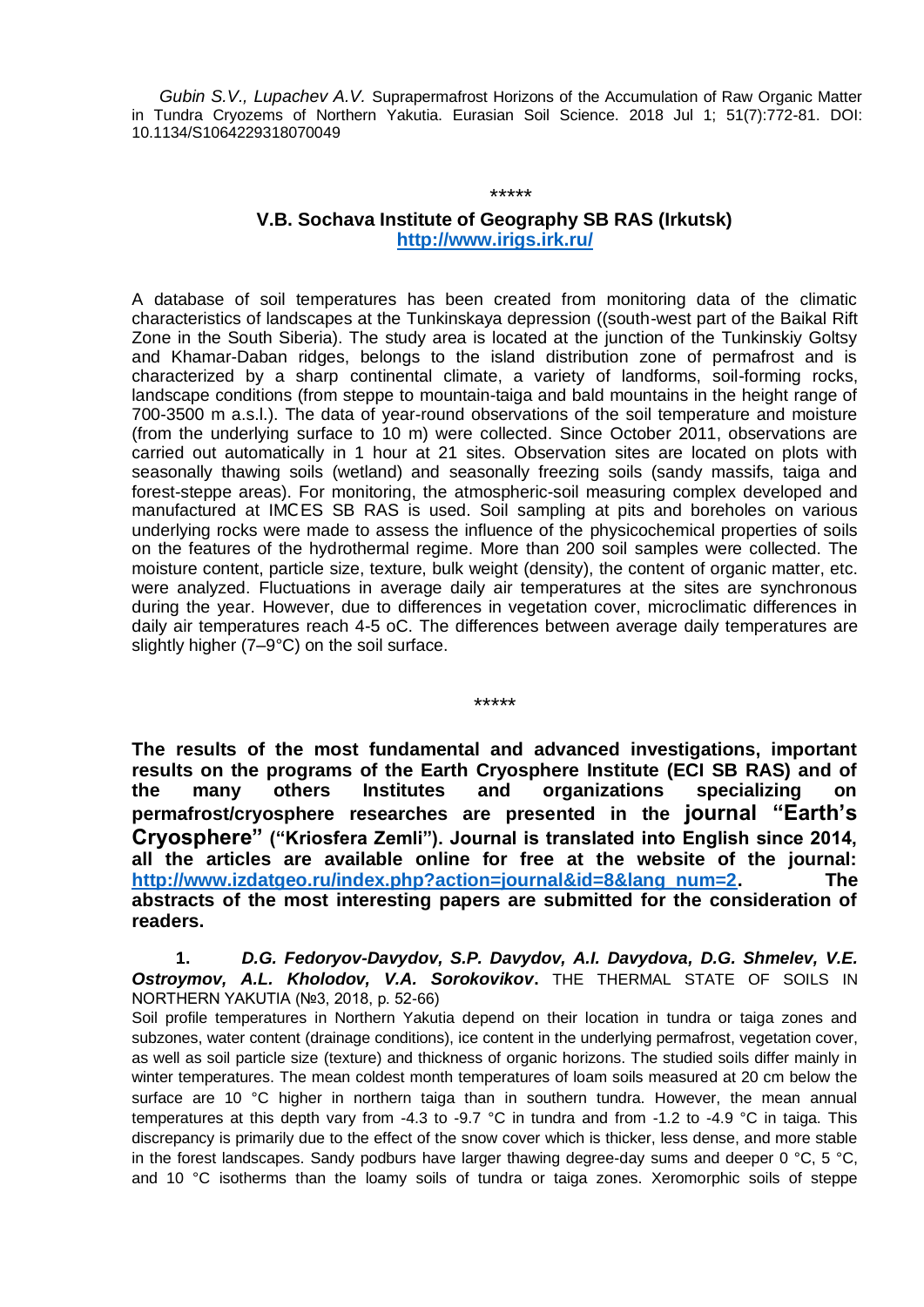ecosystems in the northern taiga subzone have the warmest summer temperatures and are most responsive to temperature change.

**2.** *D.G. Fedoryov-Davydov, S.P. Davydov, A.I. Davydova, V.E. Ostroymov, A.L. Kholodov, V.A. Sorokovikov, D.G. Shmelev*. THE TEMPERATURE REGIME OF SOILS IN NORTHERN YAKUTIA (№4, 2018, p. 15-24)

Soils in Northern Yakutia differ in average duration of the season of positive temperatures, the difference being 2.3 times between soil types and 1.8 between zonal loam soils, at a depth of 20 cm. The seasons of  $> 0$  °C and  $> 5$  °C soil temperatures may be shorter in wetter boggy areas with thicker organic horizons. The durations of fall freezing and persistent near-zero temperatures vary from 1-2 months for tundra cryozems and gleyzem (Turbic Glacic Cryosols) to 2.5-3.5 months for taiga cryometamorphic soils (Cambic Turbic Cryosols), peat-cryozem (Folic Cryosol), and tundra podburs (Spodic Turbic Cryosols). The active layer freezes mostly from above (top to base), except some years of cool summers mainly in the tundra zone when it freezes partly from below. The tundra and taiga soils show a warming trend of the soil climate since the late 1990s according to dynamics of annual freezing degree-day sums. The soils of Northern Yakutia vary in total heat spent on the active layer warming  $Q > 0$ , the difference reaching 10 times.

**3.** *D.V. Yakovlev, A.G. Yakovlev, O.A. Valyasina.* PERMAFROST STUDY IN THE NORTHERN MARGIN OF THE SIBERIAN PLATFORM BASED ON REGIONAL GEOELECTRIC SURVEY DATA (№5, 2018, p. 77-95)

The article presents results of permafrost study within northern margins of the Siberian Platform, obtained during regional geoelectric surveys by magnetotelluric and transient electromagnetic methods. The surveys aimed to identify areas perspective for oil and gas within the entire sedimentary cover. From 2005 to 2016, more than 30,000 soundings were performed with a total survey line length of more than 20,000 km. A large amount of factual data acquired in the Yenisei-Khatanga and the Anabar-Lena regional troughs allowed mapping the depth of permafrost base and provided insights about other structural features of the permafrost interval, along with the information on permafrost distribution beneath the Khatanga bay. High-resistivity anomalies identified over hydrocarbon reservoirs capped by the permafrost strata can be associated with accumulations of gas-hydrates.

**4.** *A.A. Galanin, M.R. Pavlova, I.V. Klimova***.** THE NEW KEY SECTION OF THE DOLKUMINSKAYA FORMATION IN THE VILUY RIVER BASIN AND THE HISTORY OF THE LATE QUATERNARY DUNE FORMATION IN CENTRAL YAKUTIA (PART 1) (№6, 2018)

The facial features, details of the structure and absolute age of cross-layered sandy-loam sediments, widely distributed in the region in a wide hypsometric range, are discussed on the base of the new Kysyl-Syrsky key-section in the basin of the Viluy river in Central Yakutia. These deposits are related to the Dyolkuminskaya Formation, which was formed from through the Last Cryochrone (MIS 2) till the beginning of the Holocene under conditions of severe desiccation and desertification of the territory. During the Boreal optimum of the Holocene (12-6 kyr), the dune cover was stabilized with soil-vegetation cover. The modern dune massifs have been originated no more than 1 thousand years ago and associated with the climatic events of the Small Ice Age.

**5.** *V.Ya. Lipenkov***.** HOW AIR BUBBLES FORM IN POLAR ICE (№2, 2018, p. 16-28) Experimental results for 22 ice cores from Antarctica and Greenland provide insights into principal mechanisms that govern the formation and evolution of air bubble systems in polar ice. A semi-empirical model has been suggested to relate the size and number of bubbles in ice with snow accumulation rate and temperature during ice formation. Air bubble sizes and number concentrations can be used for refining paleoclimate reconstructions based on ice core data.

**6.** *A.A. Zhang, E.S. Ashpiz, L.N. Khrustalev, D.M. Shesternev.* A NEW WAY FOR THERMAL STABILIZATION OF PERMAFROST UNDER RAILWAY EMBANKMENT (№3, 2018, p. 67- 71)

It is suggested to prevent permafrost thawing under railroad embankments by laying a geosynthetic heat insulator on the slopes. The insulation creates a cooling effect whereby the permafrost table moves upward from the embankment base to its body. The thaw depth reduction is confirmed by geophysical surveys at a test segment of a railway operated in a permafrost area. The new method has better economic performance than other known ways of thermal stabilization.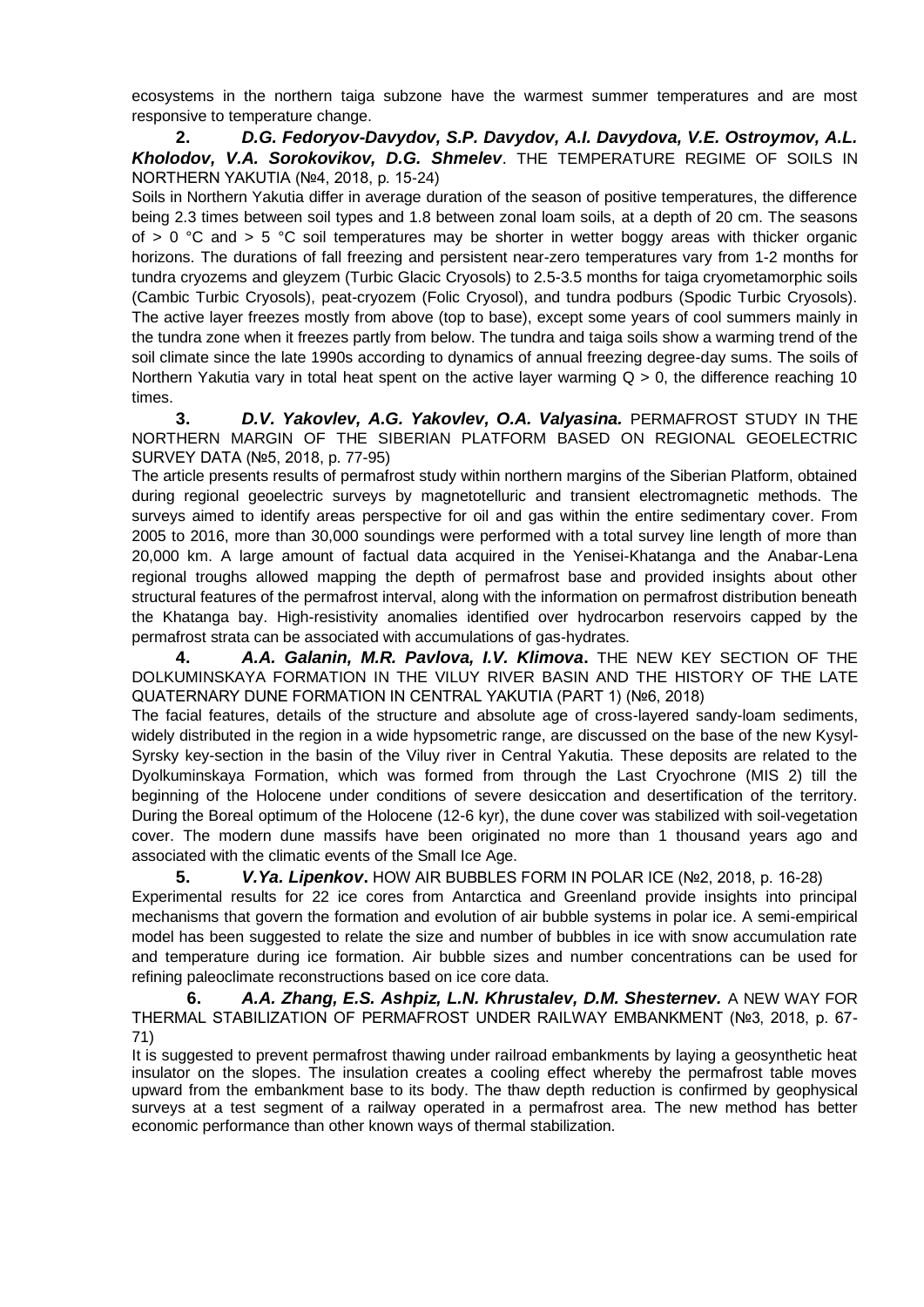**7.** *E.M. Chuvilin, S.I. Grebenkin.* DISSOCIATION OF GAS HYDRATES IN FROZEN SANDS: EFFECT ON GAS PERMEABILITY (№1, 2018, p. 44-50)

Special experiments have been carried out to assess gas permeability variations associated with dissociation of pore hydrate in frozen sand samples at negative temperatures. The experiments were run on an originally designed system using frozen samples artificially saturated with methane hydrate which either remained stable or dissociated upon pressure drop. The measurements under different pressures and temperatures showed that the sand samples became more permeable to gas as pore hydrate dissociated at a pressure below equilibrium (0.1 MPa) and temperatures of -5 to -3 °C. The magnitude of the gas permeability increase varied depending on initial hydrate and ice saturation of the samples.

**8.** *A.K. Saraev, K.M. Antashchuk, I.S. Eremin.* AUDIO-FREQUENCY MAGNETOTELLURIC SURVEYS WITH NON-GROUNDED LINES FOR IMAGING THE RESISTIVITY STRUCTURE OF THE RYBACHIY PENINSULA (MURMANSK REGION) (№5, 2018, p. 65-76).

The resistivity structure of the Rybachiy Peninsula (Murmansk region) was studied in winter by audiofrequency magnetotelluric (AMT) surveys using long non-grounded lines and a preamplifier with a high input resistance. The acquired data were processed by robust techniques. Reliable measurements were provided in an audio-frequency range of 7-8 to hundreds of hertz. The results collected in winter with non-grounded lines were no worse than summer measurements with grounded lines. The AMT surveys can resolve the basement top under 5-6 km of low-conductive sediments. The obtained resistivity section of the area represents the transition between the Fennoscandian shield and the Barents shelf and comprises highly permeable water-saturated conductors. The basement depth estimate by inversion of AMT curves was proven valid by subsequent drilling. The AMT surveys have provided updates for the local crust structure inferred from seismic data. The method is applicable to surveys in the Arctic areas of Russia and other permafrost territories.

**9.** *V.M. Fedorov.* FORECASTING GLACIER MASS BALANCE VARIATIONS IN GLACIATED REGIONS OF THE NORTHERN HEMISPHERE (№4, 2018, p. 55-64).

Correlation analysis revealing a relationship between regionally averaged mass balance series for 9 glacial regions in the Northern hemisphere and insolation contrast has been carried out. According to the regression equation, the forecast of the changes in the regionally averaged total mass balance of ice has been performed for these regions until 2050. It has been determined that the degradation of the contemporary mountain glaciation is associated with the enhancement of the inter-latitudinal heat transfer caused primarily by a decrease in the inclination angle of the Earth's rotation axis increasing thereby the meridional gradient of insolation (insolation contrast).

**10.** *S.V. Popov, V.L. Kuznetsov, S.S. Pryakhin, M.P. Kashkevich.* RESULTS OF GROUND-PENETRATING RADAR INVESTIGATIONS ON THE NELLA FIORD SEA ICE (PROGRESS STATION AREA, EAST ANTARCTICA) IN THE 2016/17 AUSTRAL SUMMER FIELD SEASON (№3, 2018, p. 18-26).

The paper presents the main results of the field investigations using multi-frequency (150 MHz, 270 MHz, 400 MHz and 900 MHz) ground-penetrating radar profiling and georadar sensing by the common depth point method. The investigations have been carried out on the fast sea ice of Nella Fiord (Eastern Antarctica) during the 2016/17 austral summer field season. The studies have included the seawater salinity measurements. The sounding of about 1 m thick sea ice have proved to be most effective at the radar frequencies which correspond to the wavelengths in a meter range. Besides the intensive reflections from the lower edge of sea ice, the ground-penetrating radar data have revealed a boundary between fresh and salt water whose position has been corroborated by salinity measurements. The ground-penetrating radar common depth point technique has served as a basis for the subsurface velocity model showing that effective dielectric constant for sea ice equals 10, which is accounted for intense near-surface internal melting and for the ice being exceedingly saturated with fresh water. The effective dielectric permittivity of the fresh water layer is found to be 75 that may have been prompted by roughness of the lower ice boundary.

**11. S.N.** *Buldovich, E.N. Ospennikov, V.Z. Khilimonyuk.* PHENOMENON OF GEOCRYOLOGICAL CONDITIONS IN THE EASTERN PART OF THE OLEKMA-CHARA UPLANDS (№3, 2018, p. 3-17).

The paper discusses results of the study on geocryological (permafrost) conditions in the eastern part of the Olekma-Chara Upland at the watershed of the Tokko river and its tributary, the Choruoda River, carried out within the framework of field research at the sites of mineral showings whose permafrost conditions are extremely contrasting. The combined impact of hydrogeological factors acting in the middle altitude environment is found to be largely responsible for the unique permafrost conditions in the study area.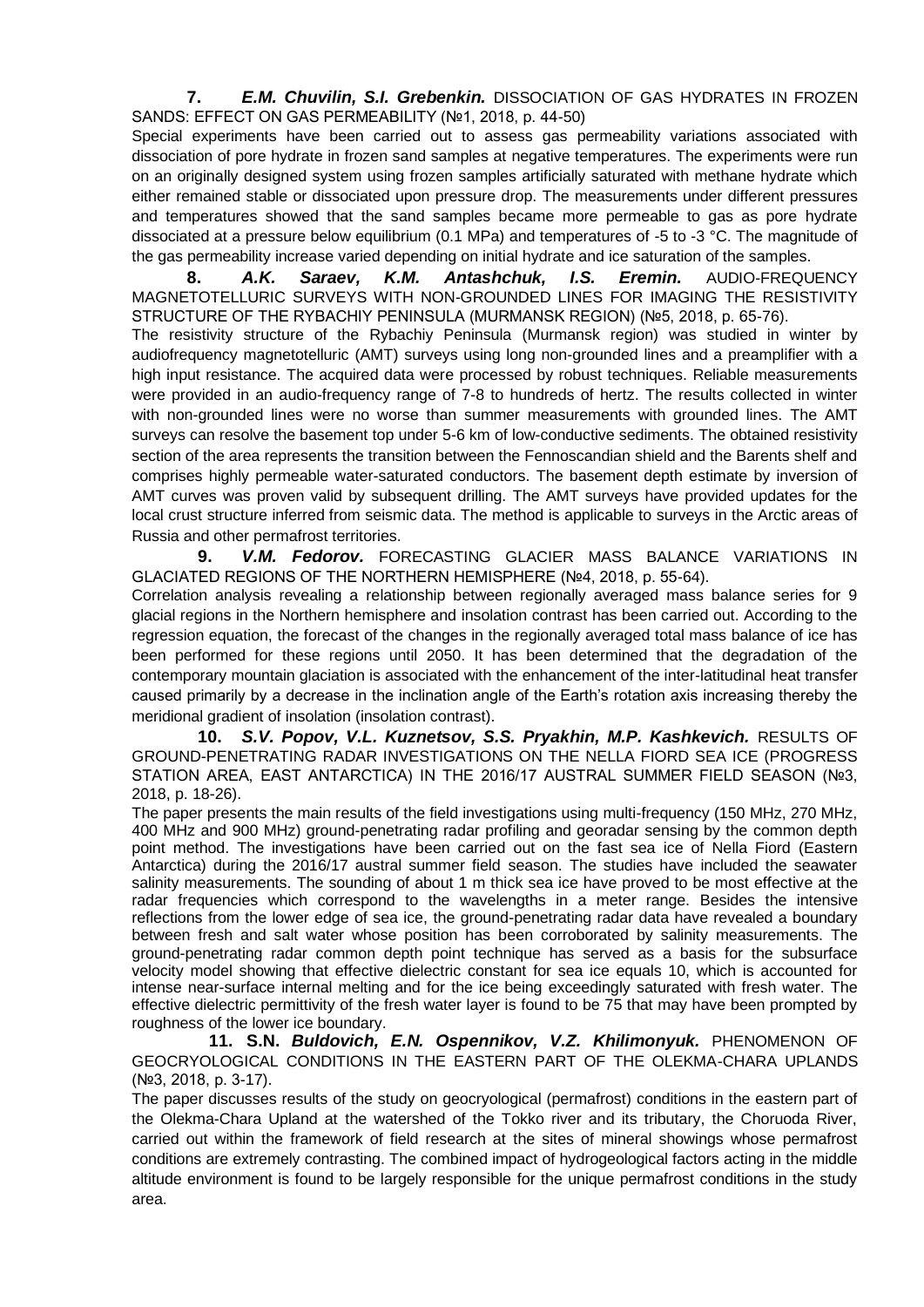**12.** *A.P. Gorbunov, M.N. Zhelezniak, E.V. Severskiy.* ESTIMATING THE VOLUME OF GROUND ICE IN THE TIEN SHAN (№6, 2018).

This article presents the estimates of evident ground ice in permafrost of the Tien Shan obtained from the available geocryological maps of various scales. The maps are based on the patterns of permafrost distribution reflected in the regional structures depending on geocryological zonality. Using the data on areal extent, thickness and ice content of permafrost, the volumes of permafrost and ground ice were determined. The study has shown that the largest volumes of ground ice occur in active rock glaciers and recent moraines. The volume of glaciers relative to that of ground ice has significantly decreased due to glacial degradation.

**13.** *E.A. Novikov, V.L. Shkuratnik, M.G. Zaytsev, R.O. Oshkin.* CHANGES IN PROPERTIES AND STATE OF COAL EXPOSED TO FREEZE-THAW WEATHERING: EVIDENCE FROM THERMALLY INDUCED ACOUSTIC EMISSION (№4, 2018, p. 76-85).

Acoustic emission responses of water-saturated lignite and hard coal samples exposed to cyclic freezing and thawing have been studied as a function of the number of loading cycles, at different stages of freeze-thaw weathering, including prefailure. It is suggested to use an acoustic emission ratio to track the weathering history of coal and to assess the dependence of the weathering rate on pore water pH. The revealed acoustic emission patterns are applicable to predict the effect of weathering on the oxidation of coal which reduces its calorific value and poses risks of spontaneous combustion.

**14.** *A.V. Baranskaya, F.A. Romanenko, H.A. Arslanov, F.E. Maksimov, A.A. Starikova, Z.V. Pushina.* PERENNIALLY FROZEN DEPOSITS OF BELY ISLAND: STRATIGRAPHY, AGE, DEPOSITIONAL ENVIRONMENTS (№2, 2018, p. 3-15).

This paper is an overview of the study of perennially frozen deposits outcropping in the coastal cliffs of the western and eastern parts of Bely Island. The obtained results provide information about the composition, structure, stratigraphy, origin and age of Quaternary deposits. It has been established that the cross-section consists of three main units: the lower silts and clays formed during MIS 3 in the marine conditions; the middle sandy unit accumulated between 9 and 5 kA BP as a result of small-scale local relative sea level rise; the upper unit consisting of clays, loam, peat and aeolian sands of terrestrial origin formed in the Late Holocene.

**15.** *Yu.K. Vasil'chuk, A.C. Vasil'chuk.* WINTER AIR PALEOTEMPERATURES AT 30- 12 KA BP IN THE LOWER KOLYMA RIVER, PLAKHINSKII YAR YEDOMA: EVIDENCE FROM STABLE ISOTOPES (№5, 2018, p. 3-19).

A continuous 15-18 m long sequence of permafrost with ice wedges at the Plakhinskii Yar site (Karetovo yedoma, left side of the Stadukhin Channel, lower Kolyma River) has been studied in terms of structure, stable isotopes, radiocarbon ages, major ion chemistry, and spore-pollen spectra. The obtained data allow quantitative estimates of Late Pleistocene permafrost and climate conditions in the area between 30 and 12 ka BP. The study confirms the previous inference that local winters at 30-28 ka BP were much colder than at present.

**16.** *E.A. Slagoda, G.V. Simonova, Ya.V. Tikhonravova, A.O. Kuznetsova, K.A. Popov, P.T. Orekhov.* RADIOCARBON DATING OF PERMAFROST IN BELY ISLAND, THE KARA SEA (№4, 2018, p. 3-14).

Twenty radiocarbon ages have been obtained for permafrost sections on Bely Island (Kara Sea) sampled in 2015-2016. The results make basis for sketch maps of Late Pleistocene (Karginian and Sartanian) and Holocene deposits of marine terraces I and II, the laida, and the floodplain of the Rogozin tidal channel. The Karginian shelf sediments make up terrace II and the uneven base of terrace I, and lie below the sea level under the laida; the Sartan shelf and subaerial deposits are widespread on terrace I. The new radiocarbon ages place the first time constraints on the Sartan sediments and record the northward sea retreat within the island at the Karga/Sartan boundary. The laida and the Rogozin Channel floodplain formed during the Atlantic, Subboreal, and Little Ice Age deposition in the Holocene simultaneously with peat deposition in drained lakes (hasyreys) on terraces.

**17.** *D.A. Petrakov, K.A. Aristov, A.A. Aleynikov, E.S. Boyko, V.N. Drobyshev, N.V. Kovalenko, O.V. Tutubalina, S.S. Chernomorets.* RAPID REGENERATION OF THE KOLKA GLACIER (CAUCASUS) AFTER THE 2002 GLACIAL DISASTER (№1, 2018, p. 58-71).

We have analysed changes in the Kolka glacier cirque and in the Karmadon depression after the glacial disaster of September 20, 2002 in the Republic of North Ossetia-Alania (Russia). We have estimated the rates of Kolka glacier regeneration and the rates of the ice dam decay in the Karmadon depression, on the basis of the field observations of 2002-2016, the topographical surveys of 2002-2004, 2009 and 2014,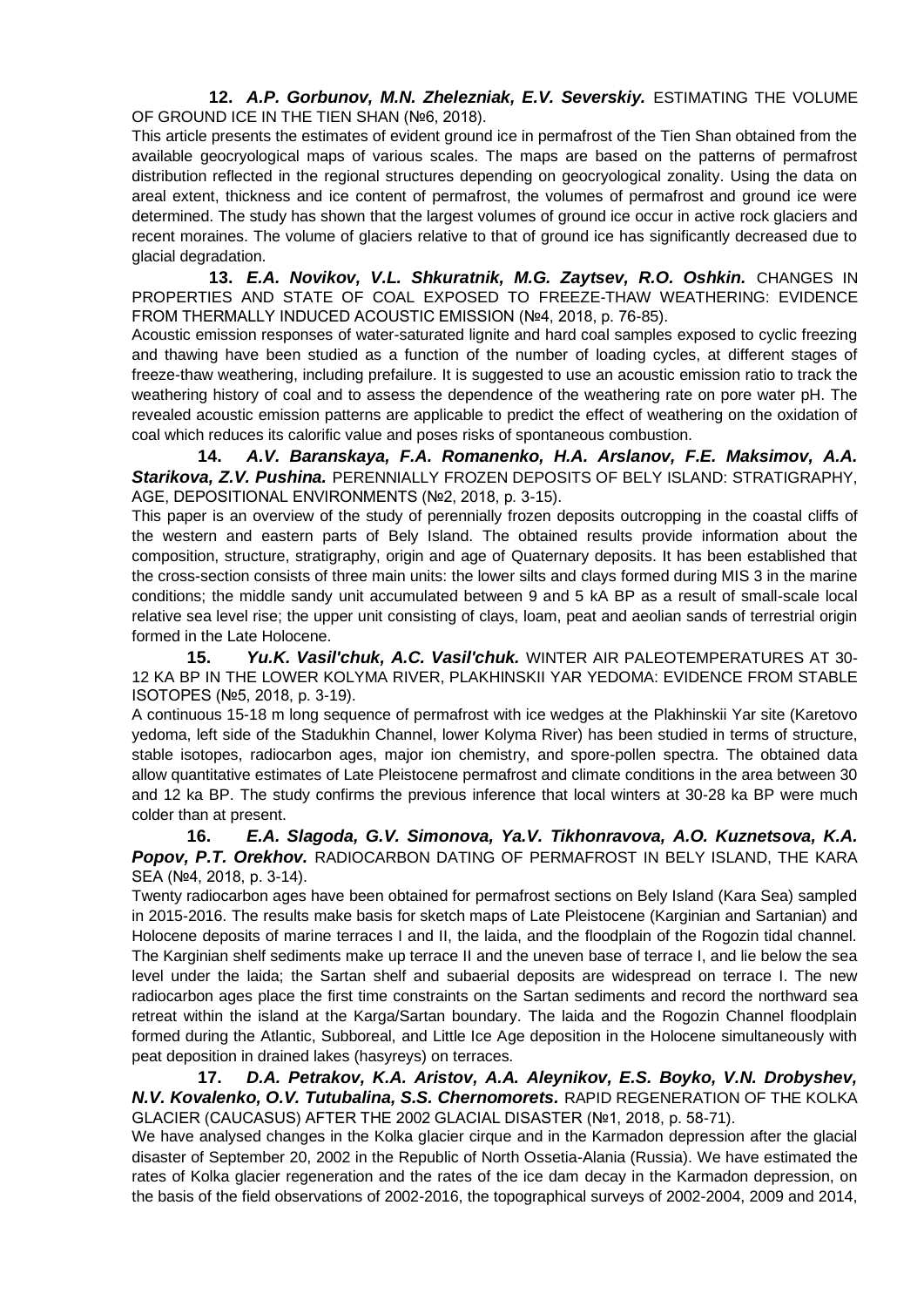and analysis of digital elevation models generated from satellite image stereo pairs (Terra ASTER of 2002 and 2004; and SPOT-6 of 2014). The combination of four methods used in 2014 to survey the surface of Kolka Glacier has helped to clarify the rate of recovery of the glacier in the past and provides a reliable benchmark for the future. Remote and terrestrial survey methods have demonstrated good agreement. We established that in 2002-2014 about  $(40 \pm 11)$  million m3 of ice accumulated in the Kolka Glacier cirque, which is about 40 % of the volume of this glacier before the collapse in 2002. The forecasted slowdown of the glacier mass recruitment is not yet happening: in 2009-2014 as much ice has accumulated in the cirque, as in 2004-2009. The regeneration of Kolka Glacier comes amid adverse weather conditions for glaciation of the Caucasus, and in sharp contrast with the behaviour of other Caucasian glaciers experiencing rapid decline. The volume of the ice dam in the Karmadon depression decreased by 75 % in 2002-2014. The progressive decrease in the melting rate, which we noted before, continued in 2009-2014. In comparison with the first year after the disaster, the rate of melting decreased by almost 50 times. In the following ten years, the repetition of events similar to the disaster in 2002 is unlikely, but by 2025 Kolka Glacier can accumulate 60-70 % of its pre-disaster volume. It is necessary to continue monitoring the recovery of the glacier and to measure the volume of accumulated ice every 5-10 years.

**18. А***.P. Nevecherja,* **О***.***О***. Rybak.* PARAMETERIZATION OF DAILY AMPLITUDES OF SURFACE AIR TEMPERATURE IN GREENLAND FOR APPLICATION IN MASS BALANCE CALCULATIONS (№4, 2018, p. 31-41).

Mathematical modeling of melting (ablation) on the surface of the Greenland ice sheet is one of the challenging tasks of the modern glaciology. Normally, the ablation rate is evaluated by using one of the two methods - either by the index-temperature method or by the energy balance method (or by combination of both). The pitfall of either method is realistic approximation of the daily amplitudes of surface air temperatures and of the mean square errors of surface air temperatures. In the paper, an approach is proposed for approximating the equations of both characteristics. Final approximating models allowed us to establish the dependence of surface air temperatures daily amplitudes on time and on the absolute height above the sea level.

**19.** *N.G. Koronatova, N.P. Mironycheva-Tokareva, Ya.R. Solomin.* TEMPERATURE REGIMES OF PEAT DEPOSIT OF PALSAS AND HOLLOWS IN FLAT PALSA COMPLEXES OF WESTERN SIBERIA (№6, 2018).

The study is focused on temperature regime of fibrist histosols of flat palsa complexes located in the north of Western Siberia. Automatic loggers recorded temperature for 343 days every hour up to a depth of 60 cm in palsas and 120 cm in hollows (pools, lawns) in four mire ecosystems: in a hollow and a palsa of forest tundra, as well as in a hollow and a palsa of northern taiga. There are data on the mean daily temperature, mean annual temperature, extremes, annual amplitude, seasonally frozen layer dynamics, the sum of positive and negative temperatures at different depths. It was found out that the distinctions in the temperature regime were rather due to the differences in mire ecosystems than to the differences in bioclimatic zones. Hollows are characterized by milder thermal conditions. The location of mires in a higher latitude affected mainly to the annual amplitude and to temperature parameters obtained in the cold period.

**20.** *G.P. Pustovoit, E.S. Grechishcheva, S.I. Golubin, A.V. Avramov.* HOW THE TYPE OF INPUT DATA AFFECTS PROGNOSTIC TEMPERATURE CALCULATIONS FOR DESIGN IN PERMAFROST (№1, 2018, p. 51-57).

The design of oil and gas facilities on permafrost commonly includes several geotechnical tasks. One of them is providing operational stability of buildings and structures by project solutions based on prognostic calculations. The behavior of soils is simulated proceeding from their thermal and other physical properties. Designers and researchers most often estimate the respective parameters by calculations and use tabular data from national design standards instead of laboratory testing. We have calculated and compared several variants of input data obtained by laboratory testing and retrieved from national design standards. The results demonstrate that laboratory determination of some thermal properties of soils is indispensable for design in permafrost.

**21.** *N.A. Pavlova, M.V. Danzanova.* INTER-ANNUAL VARIABILITY OF THE CHEMICAL COMPOSITION OF THE ANTHROPOGENIC CRYOPEGS IN THE YAKUTSK CITY (№6, 2018).

The authors present an analysis of the 30-year observations of chemical composition dynamics of the anthropogenic cryopegs intersected at different depths in the loose alluvial deposits at one of the sites in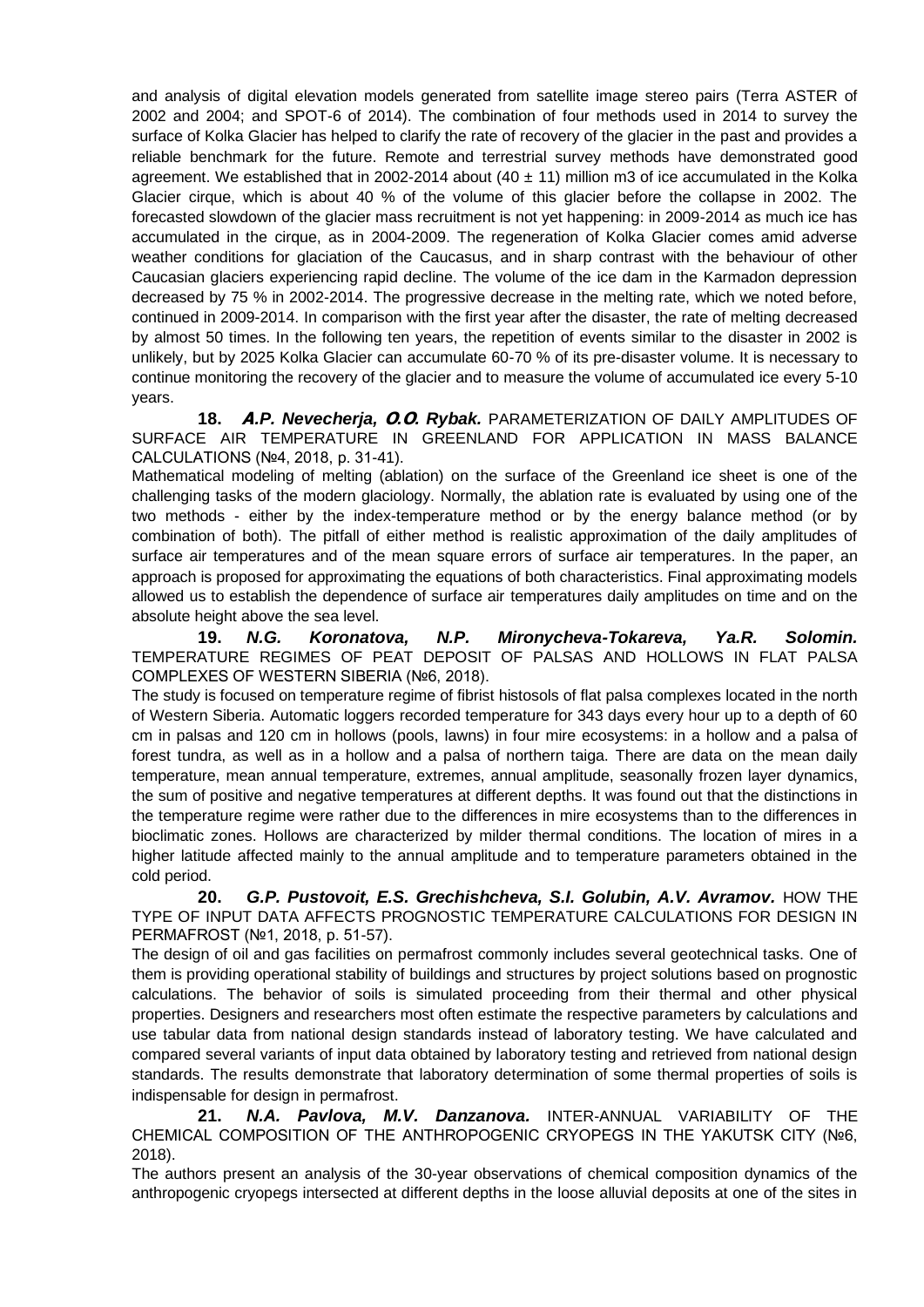Yakutsk. Features of long-term and seasonal variability of major and trace elements composition of groundwater are considered. It is defined that the desalination of the suprapermafrost cryopegs observed during the last 5-7 years is due to the climatic features of the preceding period. Based on the results of hydrochemical and hydrodynamic studies, the conclusion about the increase of the hydraulic connectivity of cryopegs occurred in the layer of zero annual amplitude is justified. In conditions of rising ground temperatures, an increase of the concentration of trace elements in pore solutions is projected along with a general decrease of the highly-soluble salts content in the suprapermafrost waters.

**22.** *V.N. Golubev, A.V. Vlakhova, G.A. Rzhanitsin, I.V. Semyonova.* WATER CRYSTALLIZATION UPON FREEZING OF SOILS (№1, 2018, p. 20-26).

Changes in the amount of unfrozen water remaining in frozen wet soils are estimated theoretically for two possible cases of ice nucleation: within bulk pore water and on the surface of mineral particles. The process in the latter case is considered with regard to the composition, physical properties, and surface roughness of soil particles.

**23.** *J.B. Gorelik, P.V. Soldatov.* METHOD OF CALCULATION OF AXIAL LOAD ON THE WELL'S CASING DURING THAWING OF FROZEN HOST SEDIMENTS (№2, 2018, p. 50-60). The paper presents data on casing deformations reported from high-latitude hydrocarbon production fields, and results of their comparison with laboratory simulations of a casing subjected to axial compression leading to deformations, such as buckling, similar to those occurring under operation conditions. The frozen soils in regions of well placements with reported buckled casings include epigenetically frozen clayey layers. In the thawed state, such layers have better mechanical properties and may retain their integrity under significant loads. As such, the thawed part of the layer comprises three supporting elements: casing; its own extension into the frozen soils; and the underlying thawed soils. A method for calculating axial loads on the casing depending on the thawed area size and thawing soils properties is proposed. The axial load exerted on casing tends to grow reaching its maximum at the initial stages of well operation, and then decreases to the asymptotically constant value (regardless of thaw radius). Early years of well operations appear to be most hazardous for the constructions, which agrees well with the known practical results.